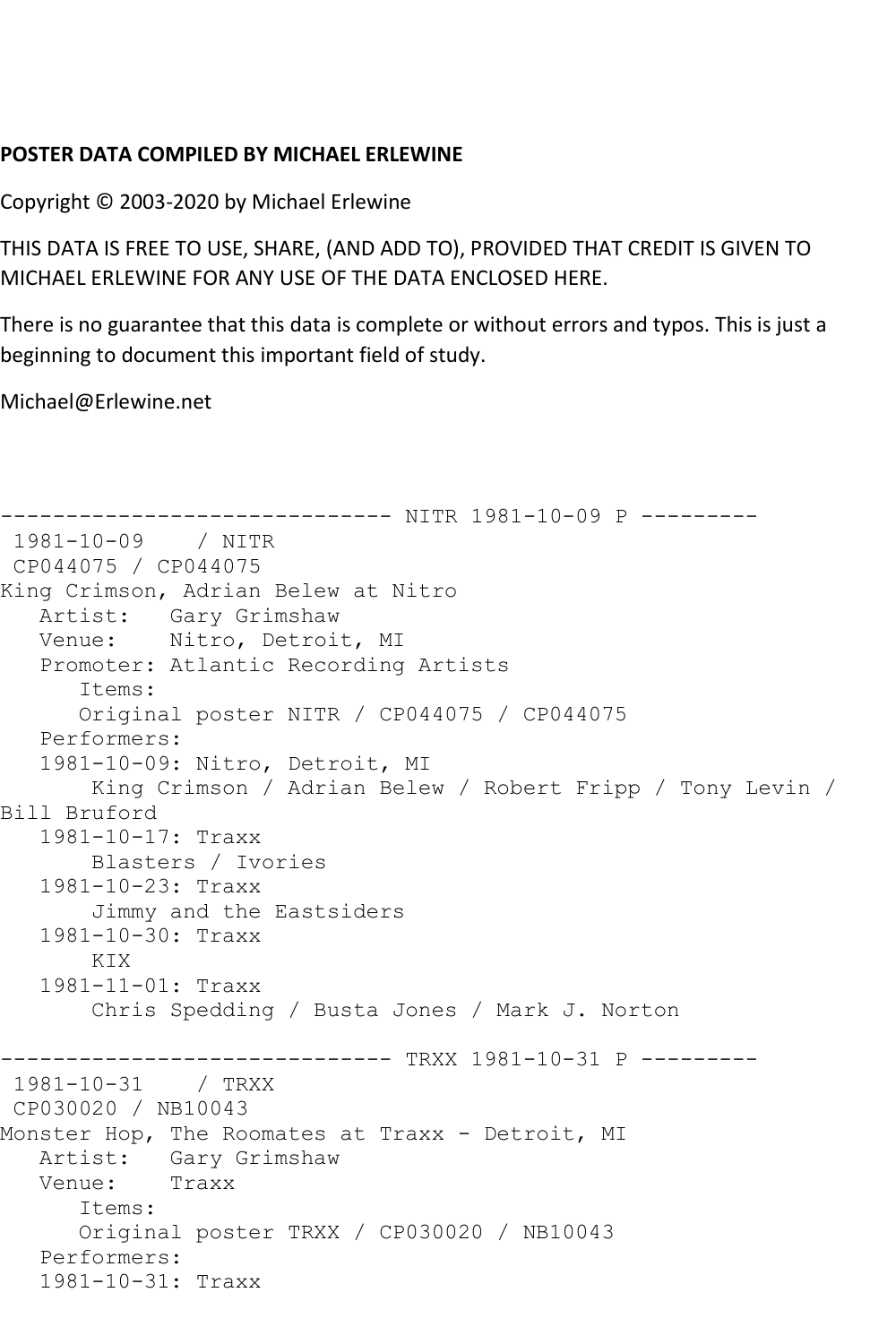Monster Hop / Roomates / Resistors / Spikes ------------------- TRXX 1981-10-31 P ---------1981-10-31 / TRXX CP044029 / CP044029 Roommates, Resistors at Traxx - Detroit, MI Artist: Gary Grimshaw<br>Venue: Traxx Venue: Items: Original poster TRXX / CP044029 / CP044029 Performers: 1981-10-31: Traxx Roommates / Resistors / Spikes ------------------------------ TRXX 1981-11-21 H --------- 1981-11-21 / TRXX CP044537 KIX, Incredible Mohawk Brothers at Traxx - Detroit, MI Artist: Gary Grimshaw<br>Venue: Traxx Venue: Items: Handbill TRXX / CP044537 Performers: 1981-11-21: Traxx KIX / Incredible Mohawk Brothers ----------------------------- TRXX 1981-12-04 P ---------1981-12-04 / TRXX CP030003 / NB10015 Adrenalin, Millerz Killerz at Traxx - Detroit, MI Venue: Traxx Items: Original poster TRXX / CP030003 / NB10015 Performers: 1981-12-04 1981-12-05: Traxx Adrenalin 1981-12-18 1981-12-19: Millerz Killerz 1981-12-07: WSET Benefit 1981-12-09 1981-12-12: Automatix 1981-12-16: Novo Combo 1981-12-17: Reputations 1981-12-23: Bounty Hunter 1981-12-26: Bounty Hunter / Adrenalin 1981-12-31: Adrenalin ------------------------------ TRXX 1981-12-10 P --------- 1981-12-10 / TRXX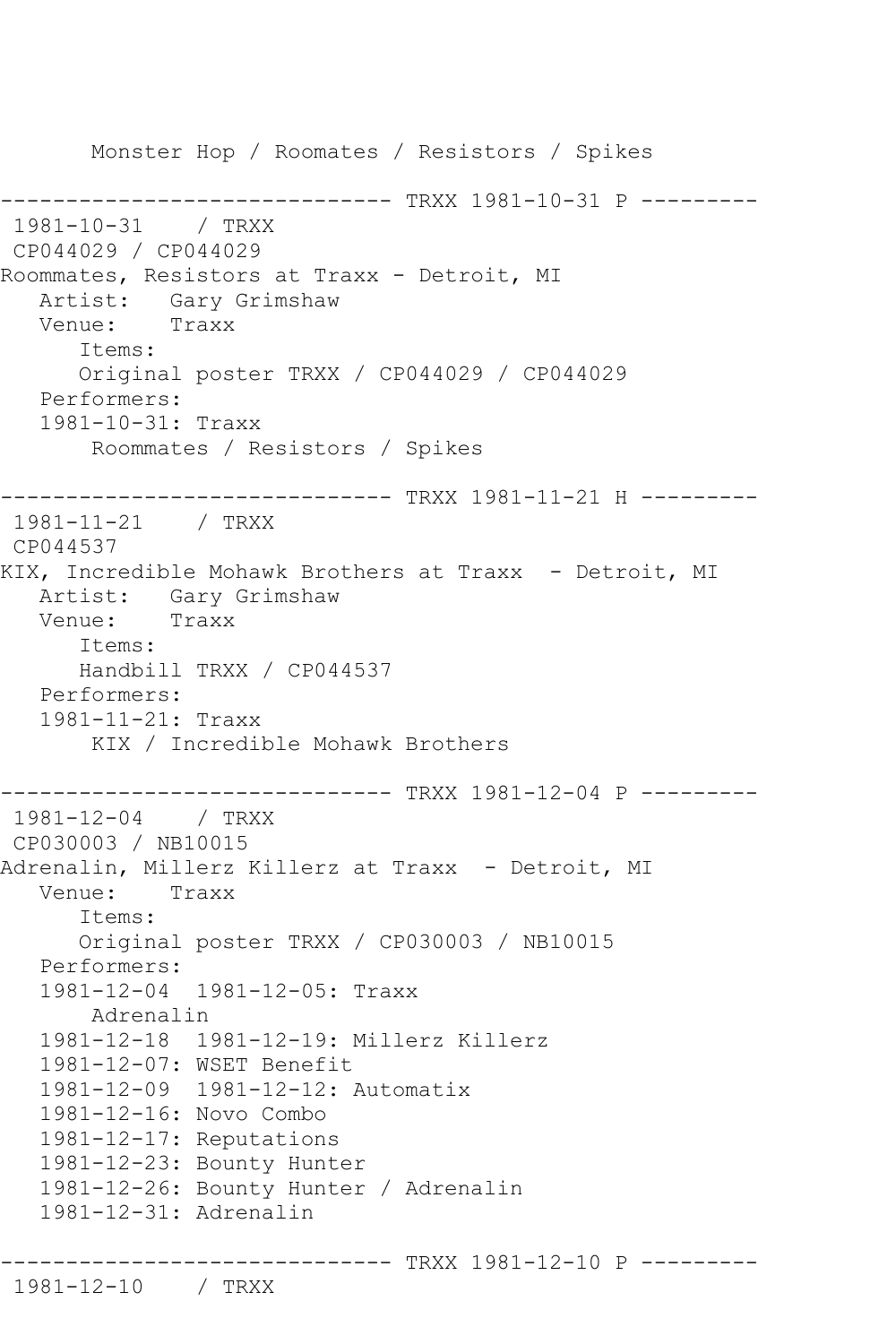CP044146 / CP044146 Joan Jett and the Blackhearts at Traxx - Detroit, MI Artist: Gary Grimshaw Venue: Traxx Promoter: WABX Items: Original poster TRXX / CP044146 / CP044146 Performers: 1981-12-10: Traxx Joan Jett ------------------------------ 1981-12-10 P --------- 1981-12-10 / CP060865 Joan Jett and the Blackhearts at Traxx - Detroit, MI Benefit: Plus Special Guests Artist: Gary Grimshaw<br>Venue: Traxx Venue: Promoter: WABX Items: Original poster / CP060865 / CP060865 (5-1/2 x 8-1/2) Performers: 1981-12-10: Traxx Joan Jett and the Blackhearts ------------------------------ TRXX 1981-12-16 P --------- 1981-12-16 / TRXX CP044134 / CP044134 Novo Combo, Via Satellite at Traxx - Detroit, MI Artist: Gary Grimshaw Venue: Traxx Promoter: Polydor recording artists Items: Original poster TRXX / CP044134 / CP044134 Performers: 1981-12-16: Traxx Novo Combo / Via Satellite ------------------------------ TRXX 1981-12-31 P --------- 1981-12-31 / TRXX CP044144 / CP044144 Adrenalin, Roomates at Traxx - Detroit, MI Artist: Gary Grimshaw<br>Venue: Traxx Venue: Items: Original poster TRXX / CP044144 / CP044144 Performers: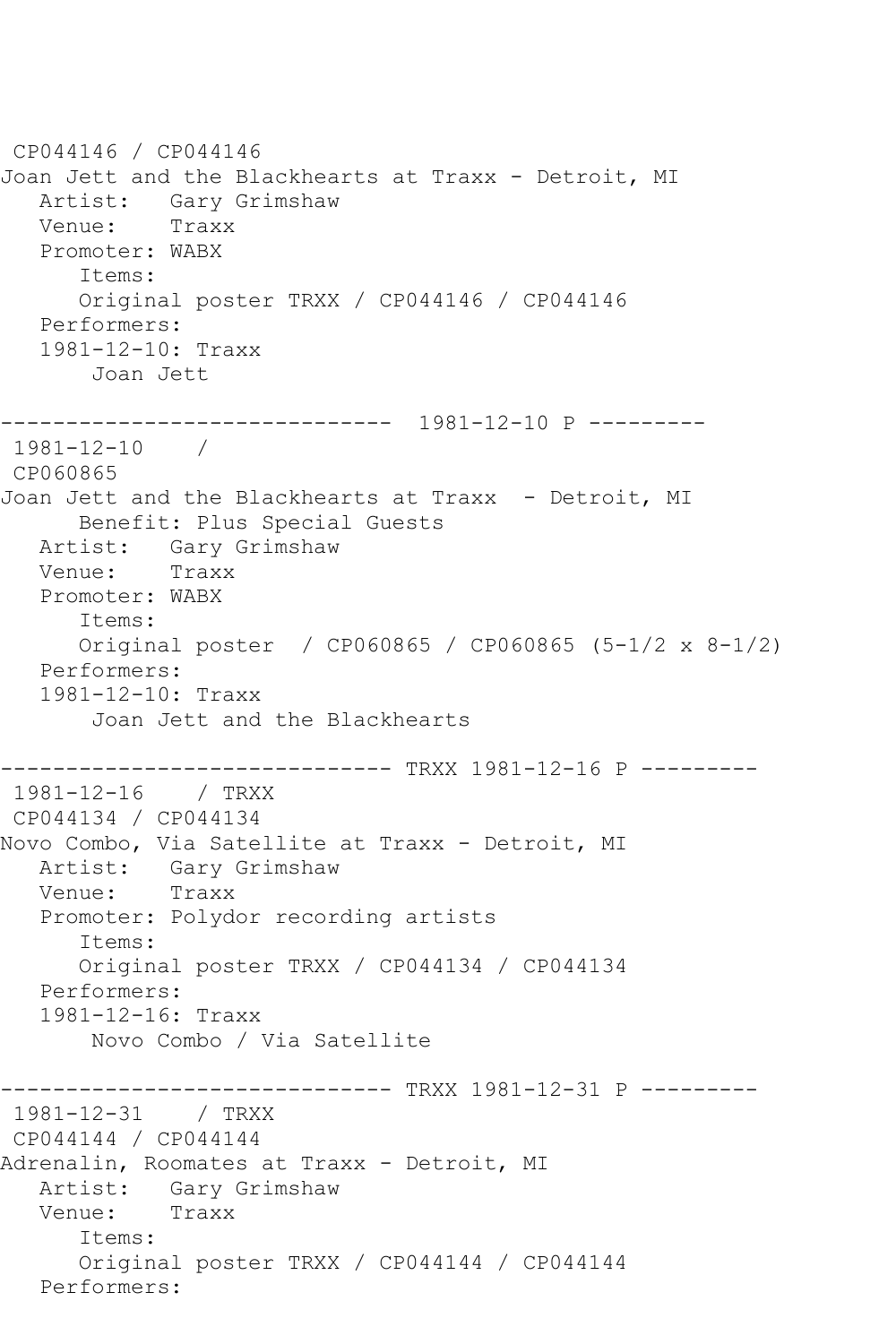```
 1981-12-31: Traxx
        Adrenalin / Roomates / Resistors
   ------------------------------ 1981-12-31 P ---------
1981 - 12 - 31CP060812 / CP060812
Adrenalin, Roomates at Traxx - Detroit, MI
      Benefit: New Year's Eve
  Artist: Gary Grimshaw<br>Venue: Traxx
  Venue:
       Items:
      Original poster / CP060812 / CP060812 (5-1/2 x 8-1/2)
   Performers:
   1981-12-31: Traxx
        Adrenalin / Roomates / Resistors
------------------------------ TRXX 1981-zz-zz P ---------
1981-zz-zz / TRXX 
CP030011 / NB10027
Traxx Battle of the Bands, Passage at Traxx - Detroit, MI
   Artist: Gary Grimshaw
   Venue: Traxx
      Items:
       Original poster TRXX / CP030011 / NB10027
   Performers:
   1981-zz-zz: Traxx
        Traxx Battle of the Bands / Passage / People / 10 Speeds / 
Ridgewood Blue / KO Statement / Sun / Messengers / Flying Tigers / 
Cherubim / Onyxz / Tracy Science / Stingrays / Obsession / Tommy 
Gunn / Urbations / Scott Campbell and the Sillies / Lifters / 
Andromeda / Freeman James Band
------------------------------ TRXX 1982-01-01 P ---------
1982-01-01 / TRXX 
CP044098 / CP044098
Take Me, Figures On A Beach at Traxx - Detroit, MI
   Artist: Gary Grimshaw
   Venue: Traxx
      Items:
       Original poster TRXX / CP044098 / CP044098
   Performers:
   1982-01-01 1982-01-02: Traxx
        Take Me / Figures On A Beach
   1982-01-06: Traxx
        Rhythm Method
   1982-01-07: Traxx
        Brian Brain / Rhythm Method
```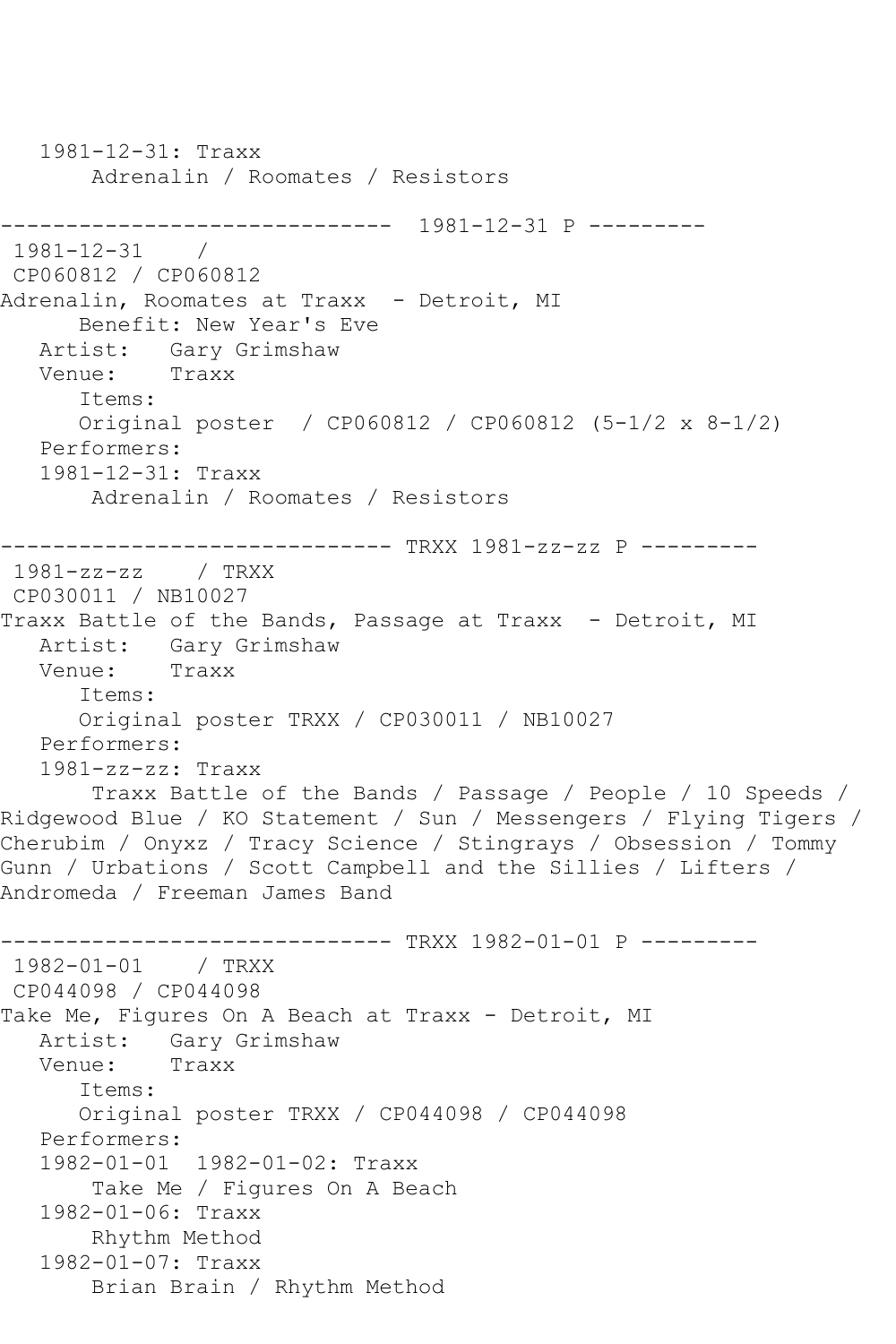1982-01-08: Traxx Incredible Mohawk Brothers 1982-01-09: Traxx Artist / Tight Fitt 1982-01-15: Traxx Wayne Kramer 1982-02-05: Traxx Kingbees / Mustangs ------------------------------ TRXX 1982-01-06 P --------- 1982-01-06 / TRXX CP044070 / CP044070 Rhythm Method, Brian Brain at Traxx - Detroit, MI Artist: Gary Grimshaw Venue: Traxx Items: Original poster TRXX / CP044070 / CP044070 Performers: 1982-01-06: Traxx Rhythm Method 1982-01-07: Traxx Brian Brain / Rhythm Method 1982-01-08: Traxx Incredible Mohawk Brothers 1982-01-09: Traxx Artist / Tight Fitt 1982-01-13 1982-01-14: Traxx Privates 1982-01-15: Traxx Wayne Kramer / Reputations 1982-01-16: Traxx Joan Jett / Via Satellite 1982-02-05: Traxx Kingbees / Mustangs ------------------------------ TRXX 1982-01-16 P --------- 1982-01-16 / TRXX CP060831 / CP060831 Joan Jett and the Blackhearts, Via Satellite at Traxx - Detroit, MI Artist: Gary Grimshaw<br>Venue: Traxx Venue: Promoter: Parenteau Guidance Productcion Items: Original poster TRXX / CP060831 / CP060831 (5-1/2 x 8-1/2) Performers: 1982-01-16: Traxx Joan Jett and the Blackhearts / Via Satellite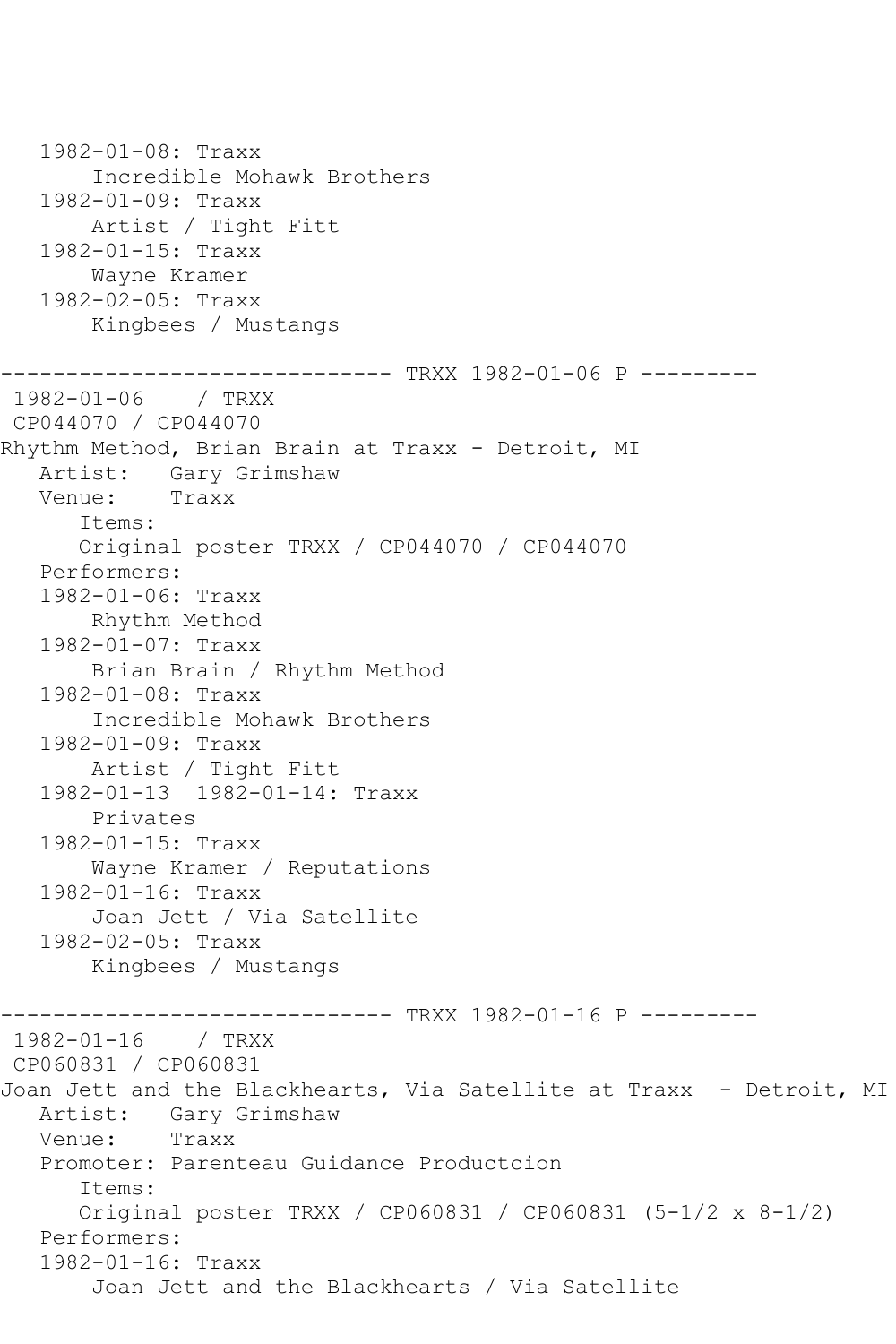------------------------------ TRXX 1982-01-20 P --------- 1982-01-20 / TRXX CP044086 / CP044086 Tight Fitt, Maxx Volume at Traxx - Detroit, MI Artist: Gary Grimshaw<br>Venue: Traxx Venue: Items: Original poster TRXX / CP044086 / CP044086 Performers: 1982-01-20: Traxx Tight Fitt / Maxx Volume 1982-01-21: Traxx Flirt 1982-01-22 1982-01-23: Traxx Stingrays / Chevelles 1982-01-27 1982-01-28: Traxx International Traveler 1982-01-29: Traxx DB Night / Prisoners 1982-01-30: Traxx Via Satellite 1982-02-05: Traxx Kingbees / Mustangs 1982-02-06: Traxx Mutants / Boners ------------------------------ TRXX 1982-01-29 P ---------  $1982 - 01 - 29$ CP044082 / CP044082 DB Night, Prisoners at Traxx - Detroit, MI Artist: Gary Grimshaw<br>Venue: Traxx Venue: Items: Original poster TRXX / CP044082 / CP044082 Performers: 1982-01-29: Traxx DB Night / Prisoners \_\_\_\_\_\_\_\_\_\_\_\_\_\_\_\_\_ ------------------------------ TRXX 1982-02-05 P ---------  $1982 - 02 - 05$ CP044125 / CP044125 Kingbees, Mustangs at Traxx - Detroit, MI Artist: Rudy K. Venue: Traxx Items: Original poster TRXX / CP044125 / CP044125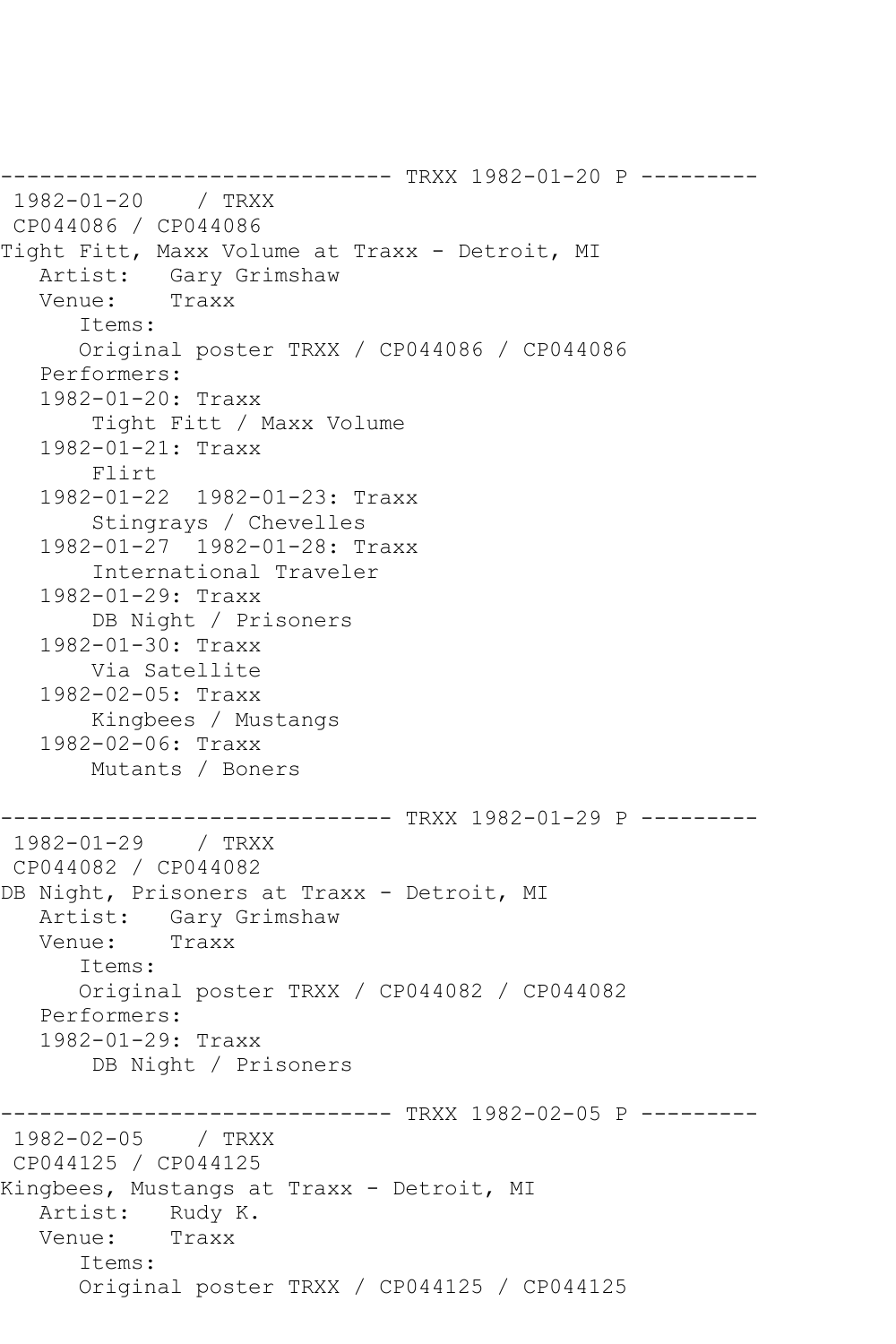```
 Performers:
   1982-02-05: Traxx
        Kingbees / Mustangs
------------------------------ 1982-02-05 P ---------
1982-02-05 / 
CP060823 / CP060823
Kingbees, Mustangs at Traxx - Detroit, MI
  Artist: Rudy K.<br>Venue: Traxx
  Venue:
   Promoter: Parenteau Guidance Production
       Items:
      Original poster / CP060823 / CP060823 (5-1/2 x 8-1/2)
   Performers:
   1982-02-05: Traxx
        Kingbees / Mustangs
------------------------------ 1982-02-05 P ---------
1982-02-05 / 
CP060840 / CP060840
Kingbees, Mustangs at Traxx - Detroit, MI
   Artist: Rudy K.
   Venue: Traxx
   Promoter: Parenteau Guidance Productcion
       Items:
      Original poster / CP060840 / CP060840 (5-1/2 x 8-1/2)
   Performers:
   1982-02-05: Traxx
       Kingbees / Mustangs
                  ------------ TRXX 1982-02-24 P ---------
1982-02-24 / TRXX 
CP044055 / CP044055
Reputations, Rockabilly Cats at Traxx - Detroit, MI
   Artist: Gary Grimshaw
   Venue: Traxx
       Items:
       Original poster TRXX / CP044055 / CP044055
   Performers:
   1982-02-24: Traxx
        Reputations / Rockabilly Cats
   1982-02-25: Traxx
        Suits / Chevelles / Obvious
   1982-02-26: Traxx
        Cadillac Kidz
   1982-02-27: Traxx
       Mutants
```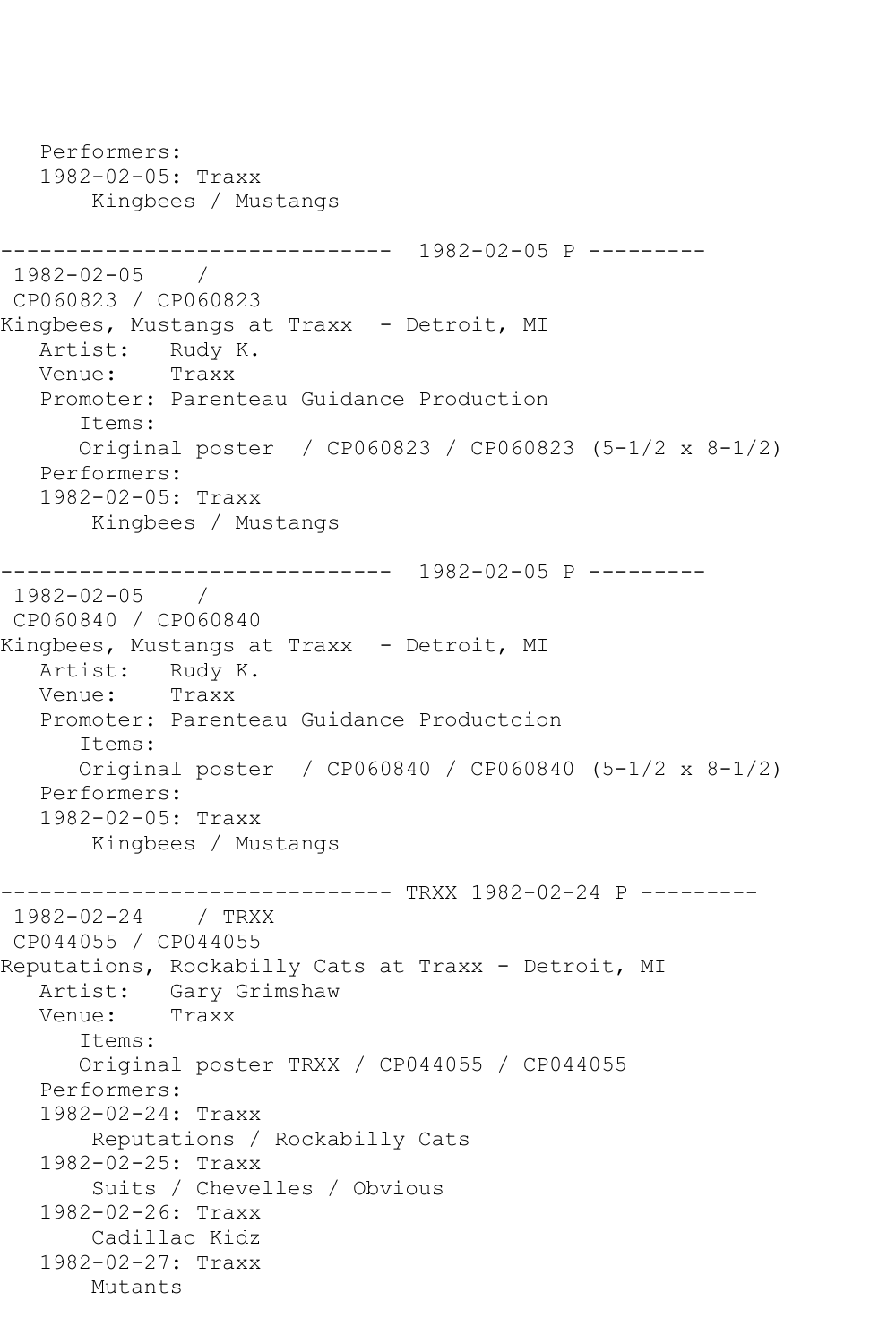1982-03-05: Traxx Tommy Tutone / Take Me / Figures On A Beach 1982-03-06: Traxx Take Me / Figures On A Beach 1982-03-12: Traxx Mink Deville / DB Night 1982-03-13: Traxx Waitresses / Rhythm Method / Cool Metro -------------------- TRXX 1982-04-14 P ---------1982-04-14 / TRXX CP044071 / CP044071 X15, Lordz at Traxx - Detroit, MI Artist: Gary Grimshaw Venue: Traxx Promoter: WDET Items: Original poster TRXX / CP044071 / CP044071 Performers: 1982-04-14: Traxx X15 / Lordz 1982-04-15: Traxx R.U.R. / Sputniks 1982-04-16: Traxx Wayne Kramer / Stingrays 1982-04-17: Traxx Lydia Taylor Band / Frankie LaMarr Band 1982-04-21: Traxx Glassings David 1982-04-22: Traxx DB Night 1982-04-23 1982-04-24: Traxx Falcones 1982-04-29: Traxx Roomates / Natasha 1982-04-30: Traxx Roomates / Natasha ------------- TRXX 1982-07-01 P ---------1982-07-01 / TRXX CP045942 / CP045942 Marco and the Jetsetters, Cheribum at Traxx - Detroit, MI Artist: Gary Grimshaw Venue: Traxx Promoter: Passport recording artist Items: Original poster TRXX / CP045942 / CP045942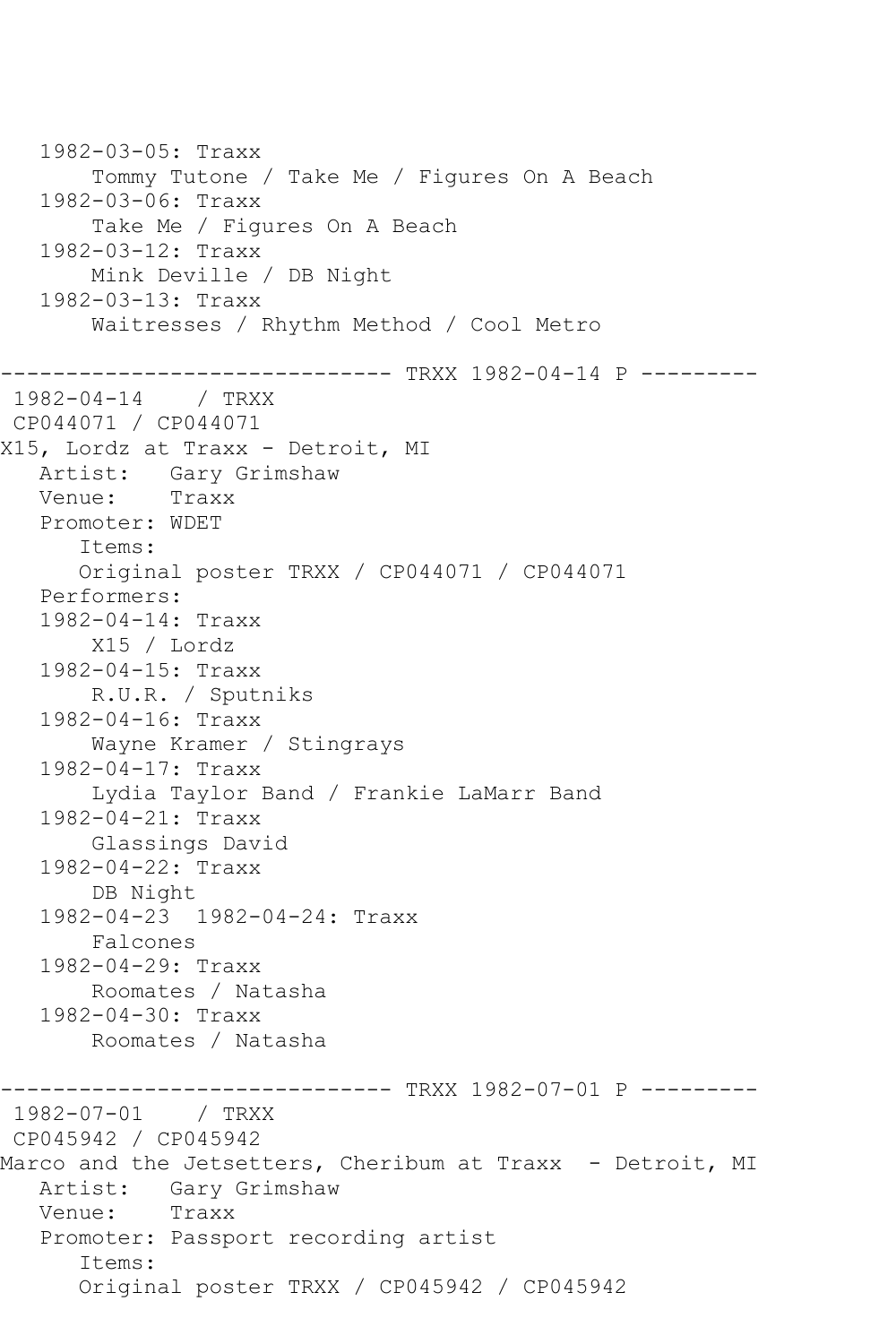```
 Performers:
    1982-07-01: Traxx
        Marco and the Jetsetters / Cheribum / Control
    1982-07-02: Traxx
        Hunt / White Ash
    1982-07-03: Traxx
        Reputations / Puppets / Tommy Gunn
    1982-07-07: Traxx
        Buzztones / Suspects / Jets
    1982-07-08: Traxx
        Bop Cats / Nikki Corvette
    1982-07-09: Traxx
        Natasha / In
    1982-07-10: Traxx
        Seatbelts / Off the Record / Stork and the Shrubs
    1982-07-14: Traxx
        Rockola / Control
    1982-07-15: Traxx
        Glassings David / Metroplex / October
    1982-07-16: Traxx
        Roomates / Tin Soldier / What Jane Shared
    1982-07-17: Traxx
        Alley Cats
          ------------------------------ TRXX 1982-07-28 P ---------
1982-07-28 / TRXX 
CP044089 / CP044089
Bitter Sweet Alley, Falcones at Traxx - Detroit, MI
  Artist: Gary Grimshaw<br>Venue: Traxx
  Venue:
       Items:
       Original poster TRXX / CP044089 / CP044089
   Performers:
    1982-07-28: Traxx
        Bitter Sweet Alley / Falcones
------------------------------ TRXX 1982-08-18 P ---------
1982-08-18 / TRXX 
CP044094 / CP044094
Cult Heroes, Jet at Traxx - Detroit, MI
   Artist: Gary Grimshaw
   Venue: Traxx
       Items:
       Original poster TRXX / CP044094 / CP044094
   Performers:
    1982-08-18: Traxx
        Cult Heroes / Jet
```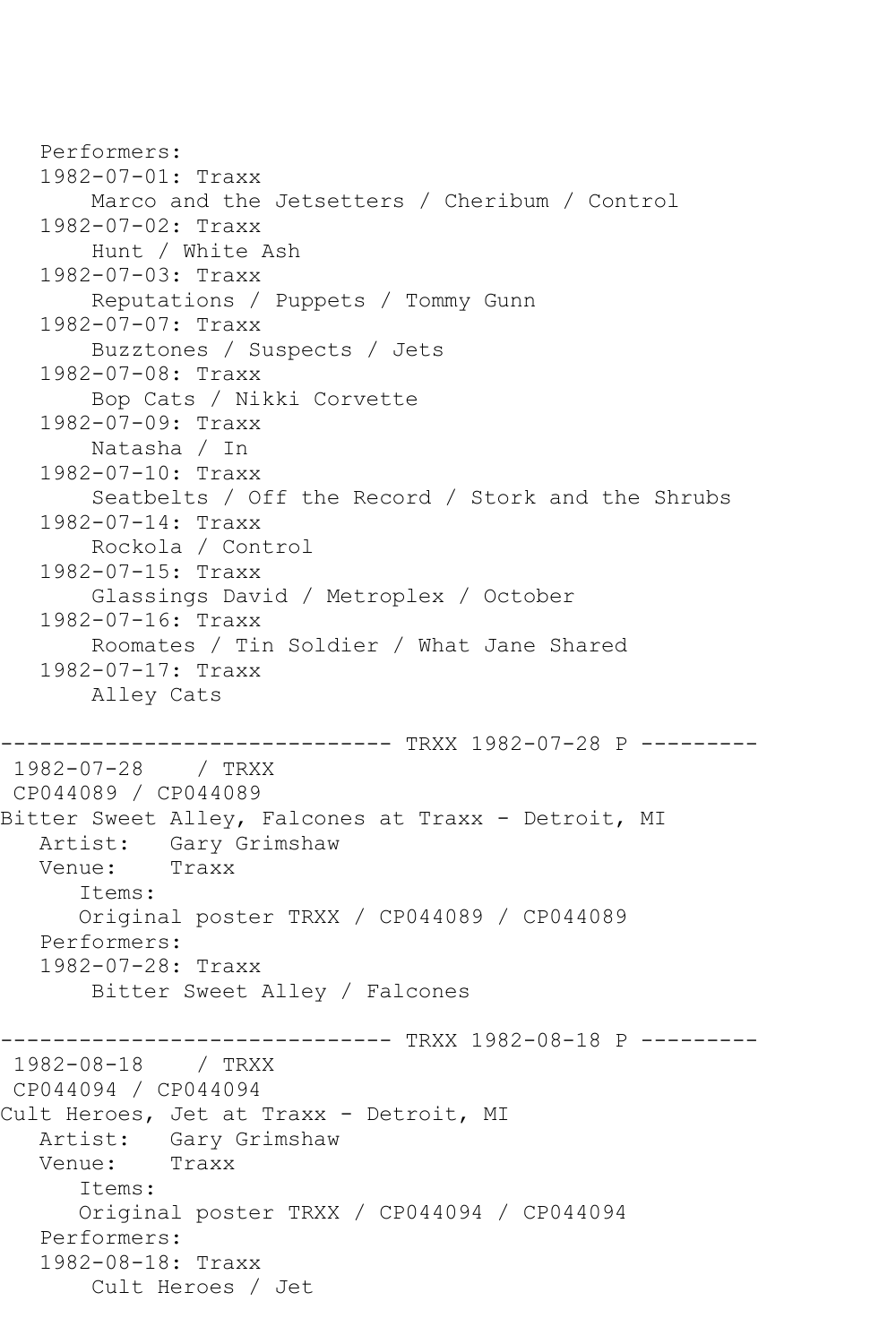```
 1982-08-19: Traxx
        Tools / Others
    1982-08-20: Traxx
        Mohawk Brothers
    1982-08-21: Traxx
        Adrenalin / Falcones
    1982-08-25: Traxx
        Marco and the Jetsetters / Agents / Barb Wire and the Fences
    1982-08-26: Traxx
        Assembly / His Body
    1982-08-27: Traxx
        Roomates / Circuit 2 / Tools
    1982-08-28: Traxx
        USSA / Bob James / Pete Comita / White Ash
    1982-09-01: Traxx
        Heros
    1982-09-02: Traxx
        Tin Soldier / Hot Tipp
    1982-09-03 1982-09-04: Traxx
        Adrenalin / Falcones
                      ------------------------------ TRXX 1982-09-07 P ---------
1982-09-07 / TRXX 
CP044135 / CP044135
Prisoners, Men at Traxx - Detroit, MI
   Artist: Gary Grimshaw<br>Venue: Traxx
   Venue:
    Promoter: I.R.S Recording artists
       Items:
       Original poster TRXX / CP044135 / CP044135
    Performers:
    1982-09-07: Traxx
        Prisoners / Men
    1982-09-08: Traxx
        What Jane Shared / White Lines
    1982-09-09: Traxx
        Off the Record / Crowd
    1982-09-10: Traxx
        International Traveler
    1982-09-11: Traxx
        Chelsea / Seatbelts / Rockola
    1982-09-15: Traxx
        Slander
    1982-09-16: Traxx
        Control / Loose Connection
    1982-09-17: Traxx
        Fleshtones / Roomates
```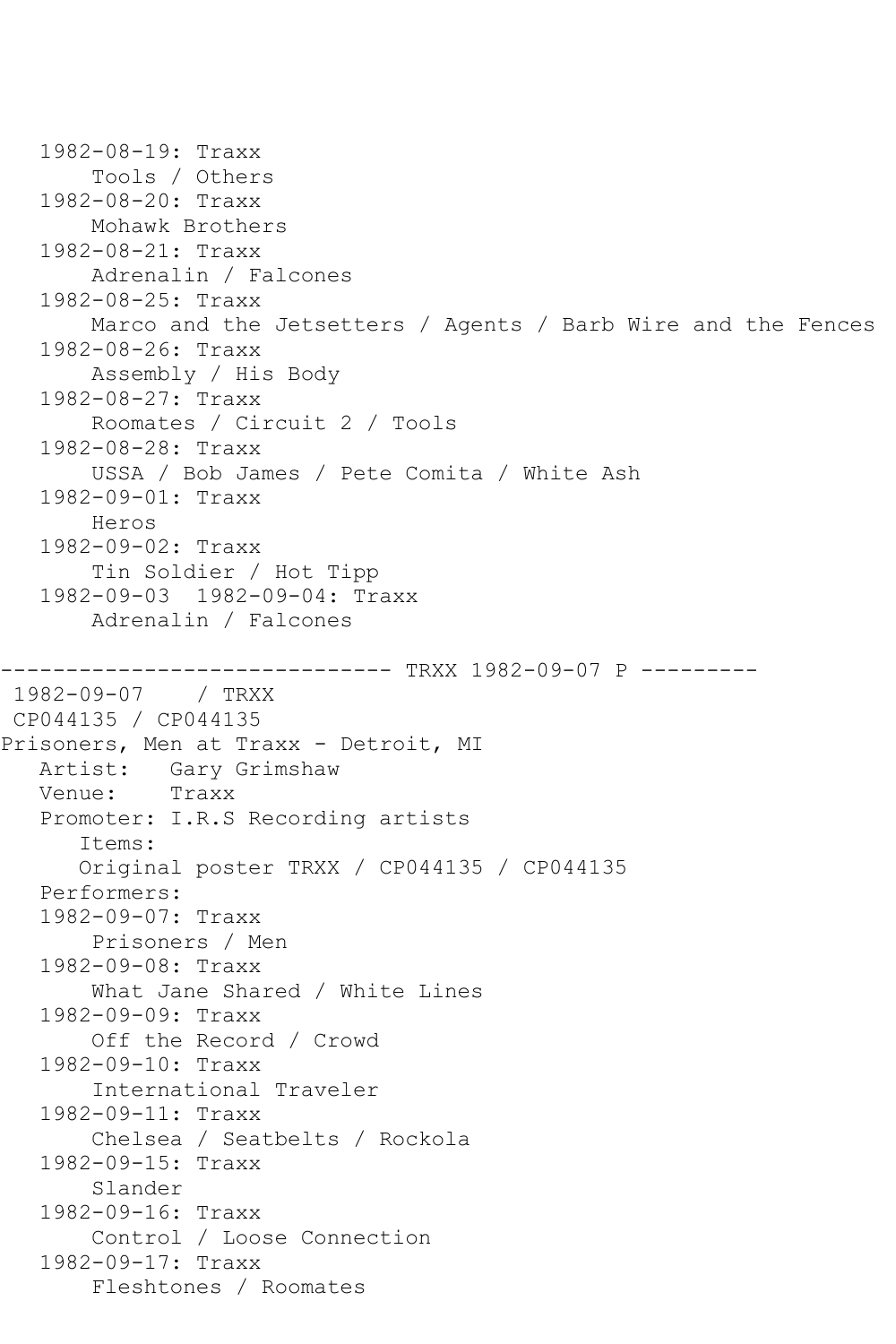Natasha 1982-09-21: Traxx Gratiot Live 1982-09-22: Traxx Kicks / Others 1982-09-23: Traxx Americats / Others 1982-09-24: Traxx Via Satellite 1982-09-25: Traxx Stingrays 1982-09-28: Traxx Gratiot Live 1982-09-29: Traxx Suspects 1982-09-30: Traxx Finnz ------------------------------ TRXX 1982-09-11 H --------- 1982-09-11 / TRXX CP044526 DJ Diana, Chelsea at Traxx - Detroit, MI Artist: Gary Grimshaw Venue: Traxx Promoter: Ceremony Productions Items: Handbill TRXX / CP044526 Performers: 1982-09-11: Traxx DJ Diana / Chelsea / Seatbelts / Rockola 1982-09-17: Fleshtones / Roomates ------------------------------ TRXX 1982-10-20 P --------- 1982-10-20 / TRXX CP044107 / CP044107 Tiddies, Dave Fan Club at Traxx - Detroit, MI Artist: Gary Grimshaw Venue: Traxx Promoter: WLLZ Items: Original poster TRXX / CP044107 / CP044107 Performers: 1982-10-20: Traxx Tiddies / Dave Fan Club / Shock Value 1982-10-21: Traxx Resistors / Exceptions / Luna Tech

1982-09-18: Traxx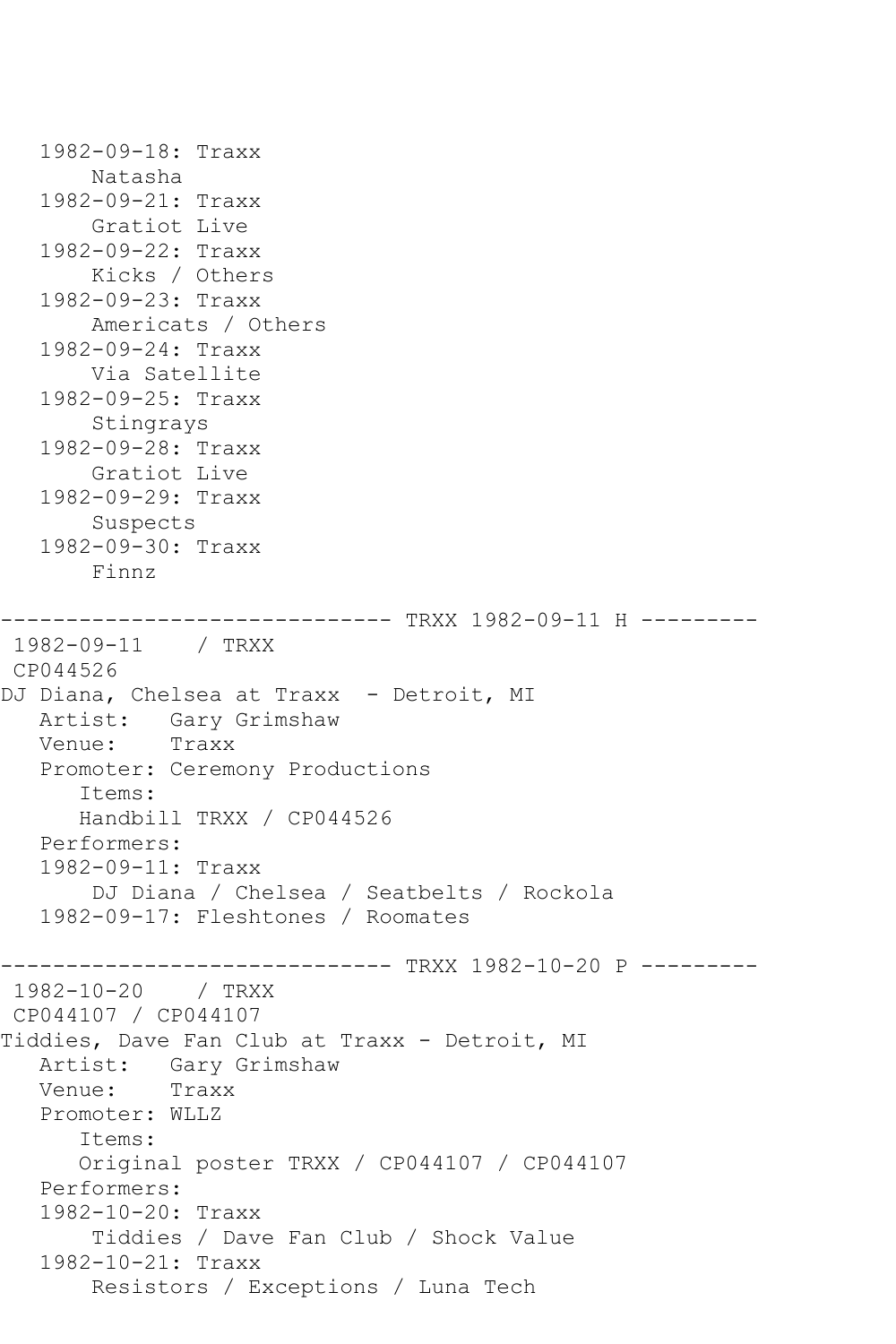```
 1982-10-22: Traxx
        Cadillac Kidz / Circuit II / Resistors
    1982-10-23: Traxx
        Romeo Void / Circuit II
    1982-10-26: Traxx
        Gratiot Live
    1982-10-27: Traxx
        Urbations
    1982-10-28: Traxx
       Urbations
    1982-10-29: Traxx
        Mohawk Brothers
    1982-10-30: Traxx
        Roomates / Slander
    1982-11-02: Traxx
        Gratiot Live
    1982-11-03: Traxx
       Control / Others
    1982-11-04: Traxx
        Tools
    1982-11-05 1982-11-06: Traxx
        Maxx Volume / Defiance
    1982-11-09: Traxx
        Gratiot Live
    1982-11-10: Traxx
       Resistors
    1982-11-11: Traxx
        Rockola
    1982-11-12: Traxx
        International Traveler
    1982-11-13: Traxx
        Mutants
------------------------------ TRXX 1982-10-23 H ---------
1982-10-23 / TRXX 
CP044530
Romeo Void, DJ Diana at Traxx - Detroit, MI
   Artist: Gary Grimshaw
   Venue: Traxx
    Promoter: Ceremony Productions
       Items:
       Handbill TRXX / CP044530
   Performers:
    1982-10-23: Traxx
        Romeo Void / DJ Diana
                      --------- TRXX 1982-11-18 H ---------
```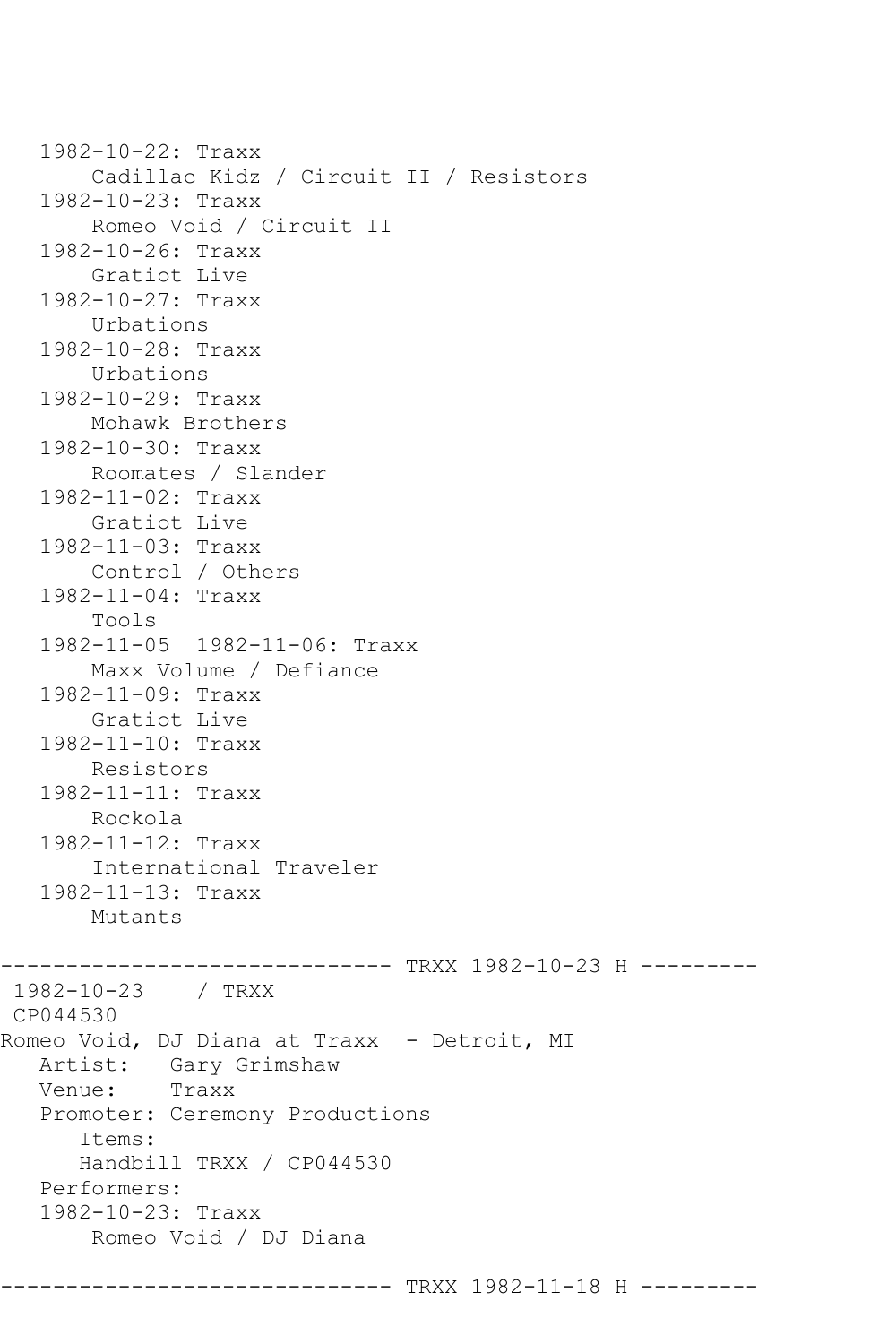1982-11-18 / TRXX CP044655 Medium Medium, Tin Soldier at Traxx - Detroit, MI Artist: Gary Grimshaw<br>Venue: Traxx Venue: Items: Handbill TRXX / CP044655 Performers: 1982-11-18: Traxx Medium Medium / Tin Soldier ------------------------------ RMTD 1982-11-22 H --------- 1982-11-22 / RMTD CP044658 ABC, Adam Ant at Royal Oak Music Theater - Royal Oak, MI Artist: Gary Grimshaw Venue: Royal Oak Music Theater Items: Handbill RMTD / CP044658 Performers: 1982-12-15: Royal Oak Music Theater ABC 1982-11-22: Royal Oak Music Theater Adam Ant 1982-11-24: Saint Andrew's Hall, Detroit Fixx / Rhythm Method 1982-12-02: Saint Andrew's Hall, Detroit Way of the West 1982-12-06: Saint Andrew's Hall, Detroit Bauhaus 1982-12-16: Traxx U.K. Subs ------------------------------ TRXX 1982-12-06 H --------- 1982-12-06 / TRXX CP044660 U.K. Subs, Negative Approach at Traxx - Detroit, MI<br>Artist: Gary Grimshaw Gary Grimshaw Venue: Traxx Items: Handbill TRXX / CP044660 Performers: 1982-12-16: Traxx U.K. Subs / Negative Approach / allied / DJ Diana 1982-12-15: Royal Oak Music Theater ABC 1982-12-06: Saint Andrew's Hall, Detroit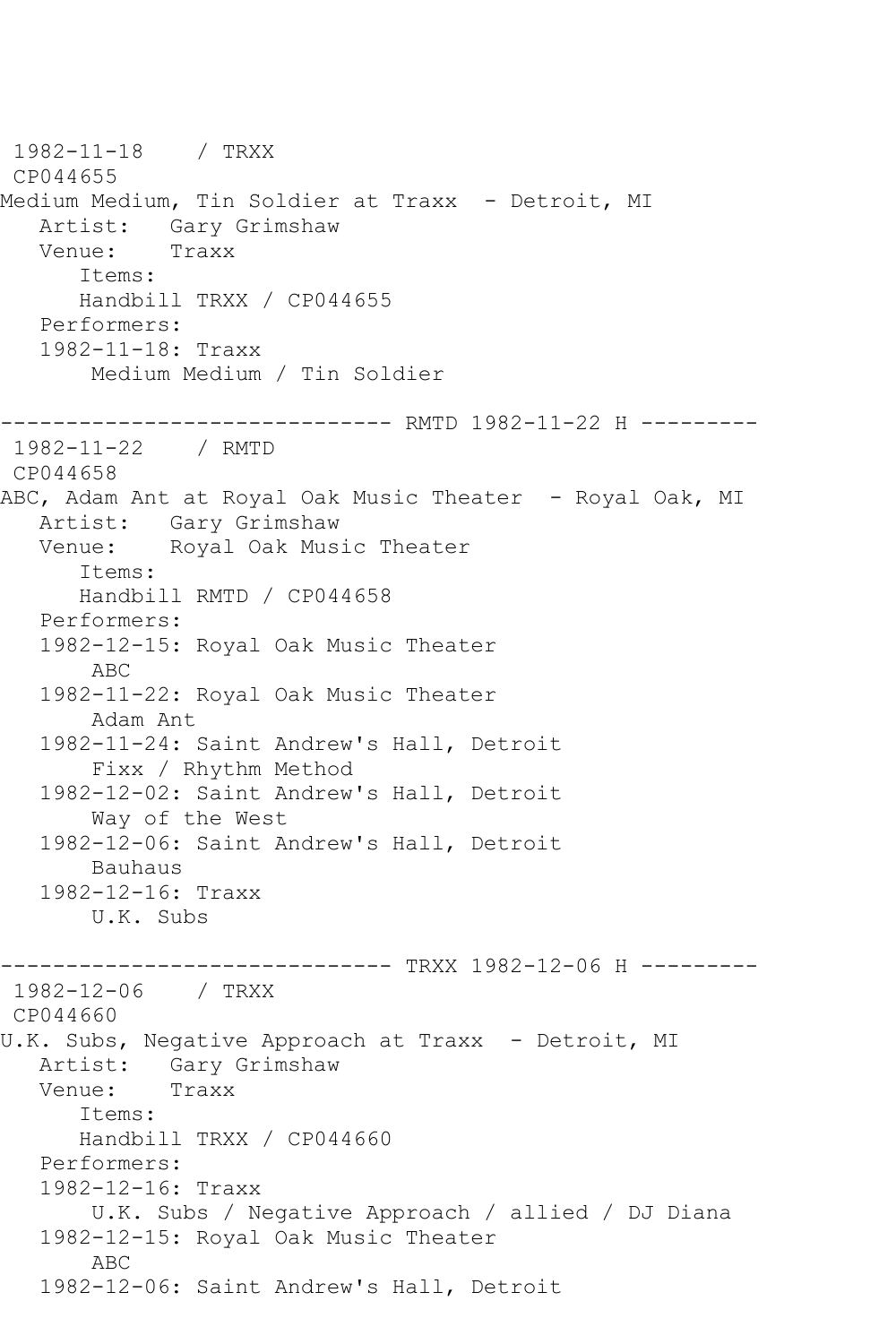Rhythm Method / Our Daughter's Wedding 1982-12-18: Saint Andrew's Hall, Detroit ------------------------------ STA 1982-12-10 H --------- 1982-12-10 / STA CP044657 DJ Diana, Was (not Was) at St. Andrew's Hall - Detroit, MI Artist: Gary Grimshaw<br>Venue: Saint Andrew's Saint Andrew's Hall, Detroit Promoter: Clutch Cargo's Items: Handbill STA / CP044657 Performers: 1982-12-10: Saint Andrew's Hall, Detroit DJ Diana / Was (not Was) / Sweet Pea Atkinson 1982-12-11: Our Daughter's Wedding 1982-12-15: Royal Oak Music Theater ABC 1982-12-16: Traxx U.K. Subs 1982-12-18: Rhythm Method ------------------------------ TRXX 1982-12-26 P --------- 1982-12-26 / TRXX CP044087 / CP044087 Cadillac Kidz, Steve Danger at Traxx - Detroit, MI Artist: Gary Grimshaw<br>Venue: Traxx Venue: Promoter: Musicians Referral Service Items: Original poster TRXX / CP044087 / CP044087 Performers: 1982-12-26: Traxx Cadillac Kidz / Steve Danger / Lifters 1982-12-27: Traxx Seduce / Ricky Rouse / Briton 1982-12-28: Traxx Gratiot Live 1982-12-29: Traxx White Lines 1982-12-30: Traxx Polish Muslims / Boys with Toys 1982-12-31: Traxx Roomates / Tommy Gunn / Boys with Toys 1983-01-01: Traxx Mutants / Steve Danger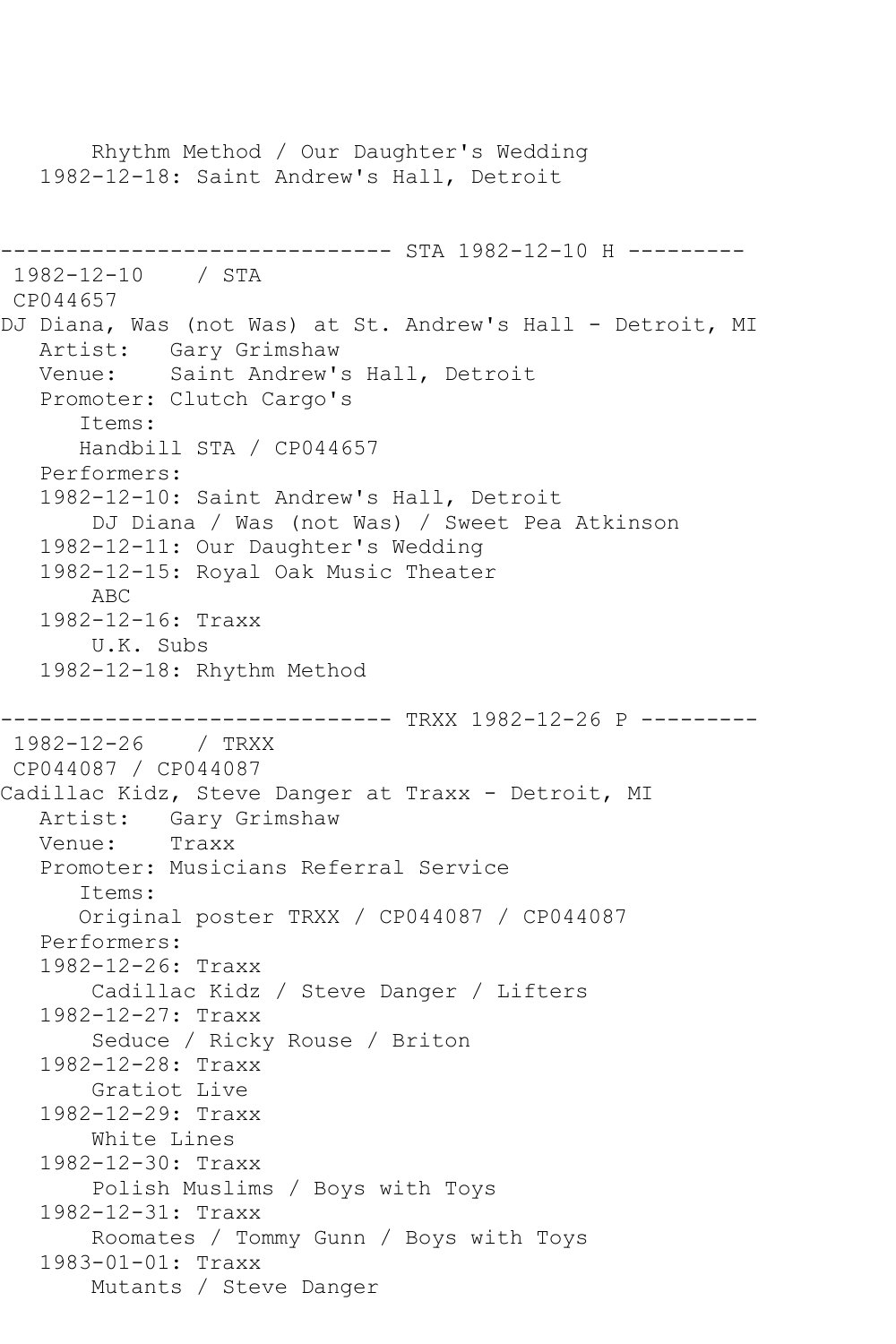------------------------------ TRXX 1982-12-31 P --------- 1982-12-31 / TRXX CP044090 / CP044090 Roomates, Tommy Gunn and the Lineup at Traxx - Detroit, MI Artist: Gary Grimshaw<br>Venue: Traxx Venue: Items: Original poster TRXX / CP044090 / CP044090 Performers: 1982-12-31: Traxx Roomates / Tommy Gunn / Boys with Toys ------------------------------ TRXX 1983-01-04 P ---------  $1983 - 01 - 04$ CP044064 / CP044064 Gratiot Live, Steve Danger and High Voltage at Traxx - Detroit, MI Artist: Gary Grimshaw<br>Venue: Traxx Venue: Promoter: Musicians Referral Service Items: Original poster TRXX / CP044064 / CP044064 Performers: 1983-01-04 1983-01-11: Traxx Gratiot Live 1983-01-05: Traxx Steve Dangers High Voltage / Clue 1983-01-06: Traxx Daniel Warren Band / Tin Soldier 1983-01-07: Traxx Look / Falcones / Lifters 1983-01-08: Traxx Freeman James Band / Control 1983-01-12: Traxx Teen Angels 1983-01-13: Traxx Sun Messengers / Urbations 1983-01-14: Traxx Shakin Pyramids / Americats 1983-01-15: Traxx Mohawk Brothers ------------------------------ TRXX 1983-01-18 P ---------  $1983 - 01 - 18$ CP044063 / CP044063 Gratiot Live, Guillotone at Traxx - Detroit, MI Artist: Gary Grimshaw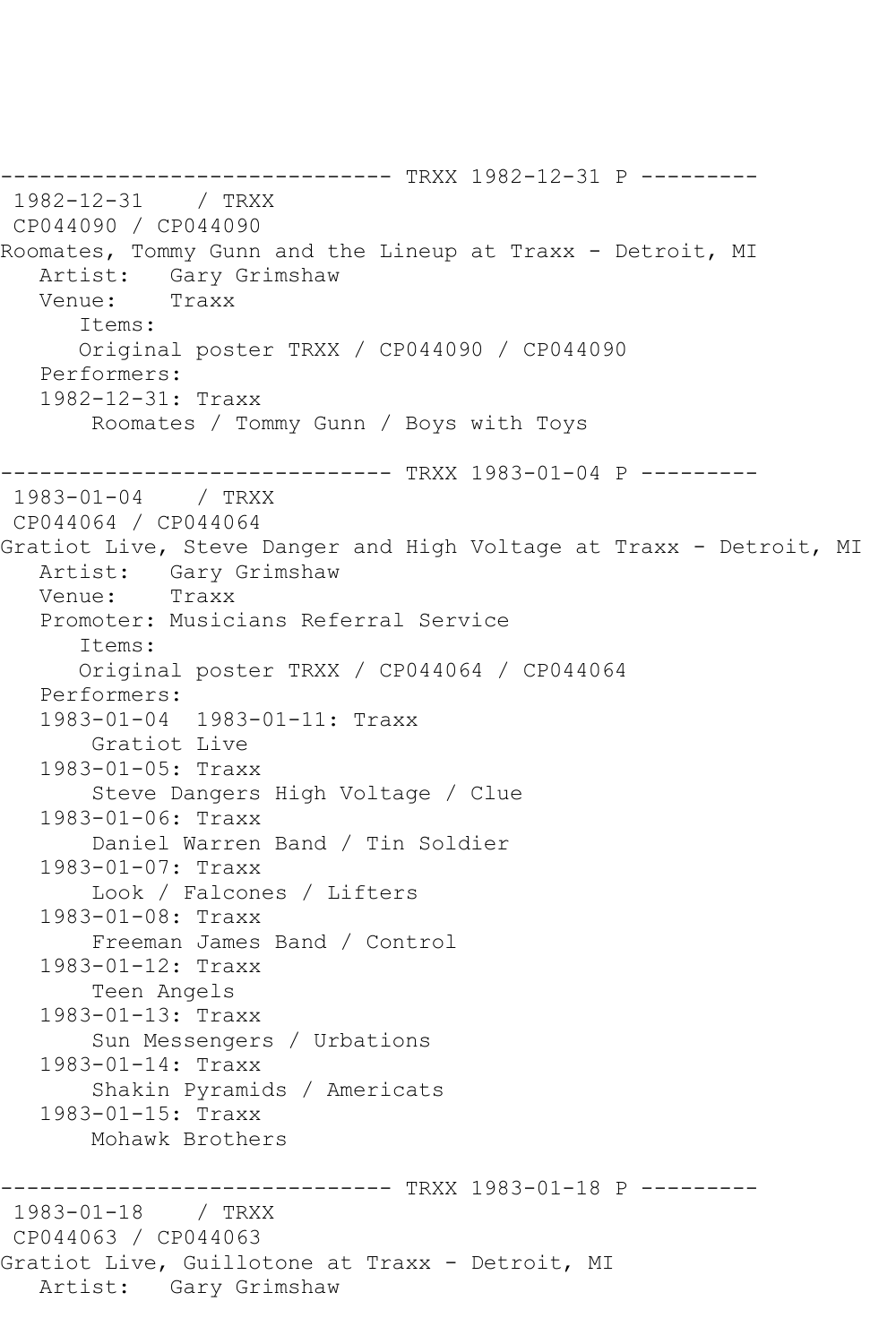Venue: Traxx Promoter: Musicians Referral Service Items: Original poster TRXX / CP044063 / CP044063 Performers: 1983-01-18 1983-01-25: Traxx Gratiot Live 1983-01-19: Traxx Guillotine / Briton 1983-01-20: Traxx Angry Red Planet / Tiddies / Angst 1983-01-21: Traxx Via Satellite / Lifters 1983-01-22: Traxx DB Night / Lifters 1983-01-26: Traxx Mugsy 1983-01-27: Traxx Rockola 1983-01-28: Traxx International Traveler / Andromeda 1983-01-29: Traxx Cadillac Kidz / Lifters ---------------- TRXX 1983-02-01 P ---------<br>/ TRXX  $1983 - 02 - 01$ CP044058 / CP044058 Gratiot Live, White Ash at Traxx - Detroit, MI Artist: Gary Grimshaw<br>Venue: Traxx Venue: Promoter: Musicians Referral Service Items: Original poster TRXX / CP044058 / CP044058 Performers: 1983-02-01 1983-02-08: Traxx Gratiot Live 1983-02-02: Traxx White Ash / Nobodys Children 1983-02-03: Traxx Service / Paper Hearts 1983-02-04: Traxx What Jane Shared / Changing Bodies 1983-02-05: Traxx Adrenalin / Tin Soldier 1983-02-09: Traxx T.C. Capp 1983-02-10: Traxx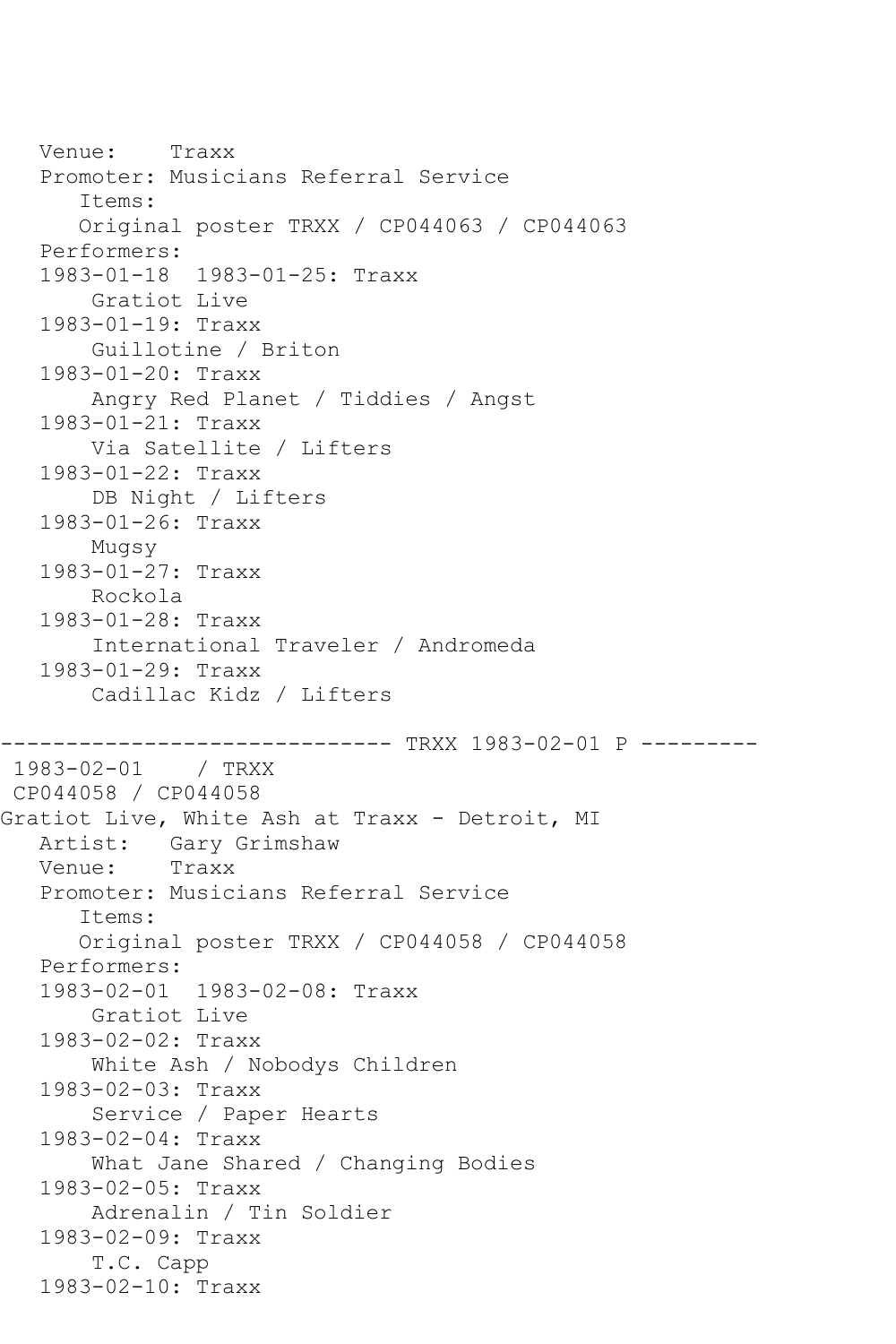White Lines / Facts 1983-02-11: Traxx Stingrays / Tommy Gun and the Lineup 1983-02-12: Traxx Roommates / Rockola / Lifters 1983-02-26: Traxx Members ------------------------------ 1983-02-11 P --------- 1983-02-11 / CP061430 Lords of the New Church, Little Steven at St. Andrew's Hall Artist: Gary Grimshaw<br>Venue: St. Andrew's J St. Andrew's Hall Items: Original poster / CP061430 / CP061430 (11 x 17) Performers: 1983-02-11: St. Andrew's Hall Lords of the New Church 1983-02-14: Little Steven / Disciples of Soul 1983-02-19: Circuit II 1983-03-03: Berlin 1983-02-15: Kevin Rowland / Dexys Midnight Runners 1983-03-04: Culture Club 1983-04-15: Stranglers 1983-02-12: Royal Oak Music Theater Missing Persons 1983-02-26: Traxx Members ------------------------------ TRXX 1983-02-15 P --------- 1983-02-15 / TRXX CP044100 / CP044100 Gratiot Live, Steve Danger and High Voltage at Traxx - Detroit, MI Artist: Gary Grimshaw Venue: Traxx Promoter: Musicians Referral Service Items: Original poster TRXX / CP044100 / CP044100 Performers: 1983-02-15 1983-02-22: Traxx Gratiot Live 1983-02-16: Traxx Steve Dangers High Voltage / Tin Soldier 1983-02-17: Traxx Scott Campbell and the Sillies / Hurricane Erv / Lifters 1983-02-18: Traxx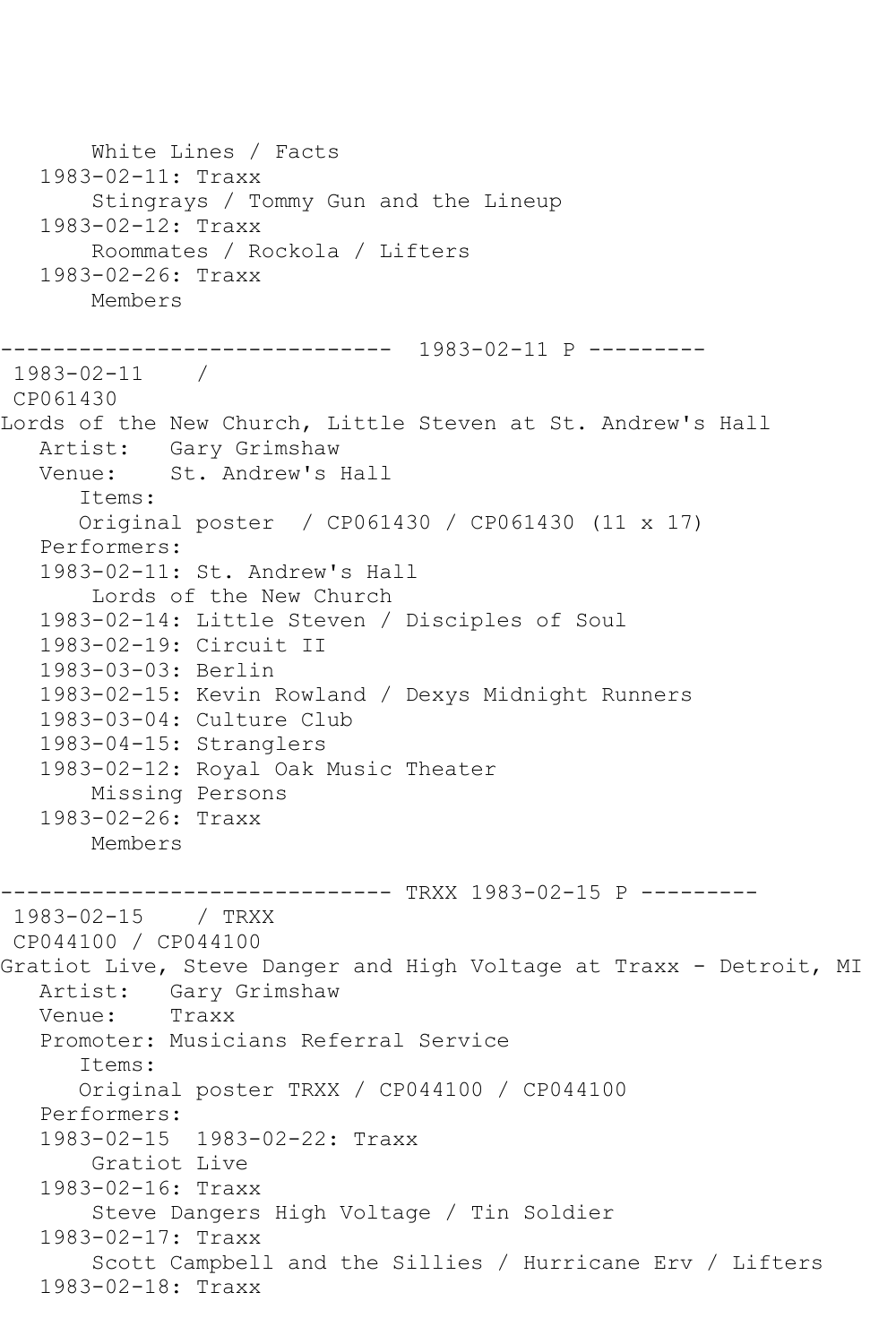Seduce / Ricky Rouse / Experience / Harlet 1983-02-19: Traxx Freeman James Band / Control 1983-02-23: Traxx Mugsy / Steve Dangers High Voltage 1983-02-24: Traxx Rough Cut 1983-02-25: Traxx Via Satellite / Lifters / Boys with Toys 1983-02-26: Traxx Members ------------------------------ TRXX 1983-03-01 P --------- 1983-03-01 / TRXX CP044101 / CP044101 Gratiot Live, Cheribum at Traxx - Detroit, MI Artist: Gary Grimshaw<br>Venue: Traxx Venue: Promoter: Musicians Referral Service Items: Original poster TRXX / CP044101 / CP044101 Performers: 1983-03-01 1983-03-08: Traxx Gratiot Live 1983-03-02: Traxx Cheribum / Lifters 1983-03-03: Traxx Zion / Akoben 1983-03-04 1983-03-05: Traxx Polish Muslims / Steve Dangers High Voltage 1983-03-09 1983-03-10: Traxx Mutants 1983-03-11: Traxx Look / Stingrays / Lifters 1983-03-12: Traxx DB Night / People ------------- ROST 1983-04-01 P ---------1983-04-01 / ROST CP045963 / CP045963 Urbations at Roostertail [Detroit, MI] Artist: Frank Bach Venue: Roostertail Promoter: John Sinclair Items: Original poster ROST / CP045963 / CP045963 Notes: Photo by John Gianoplos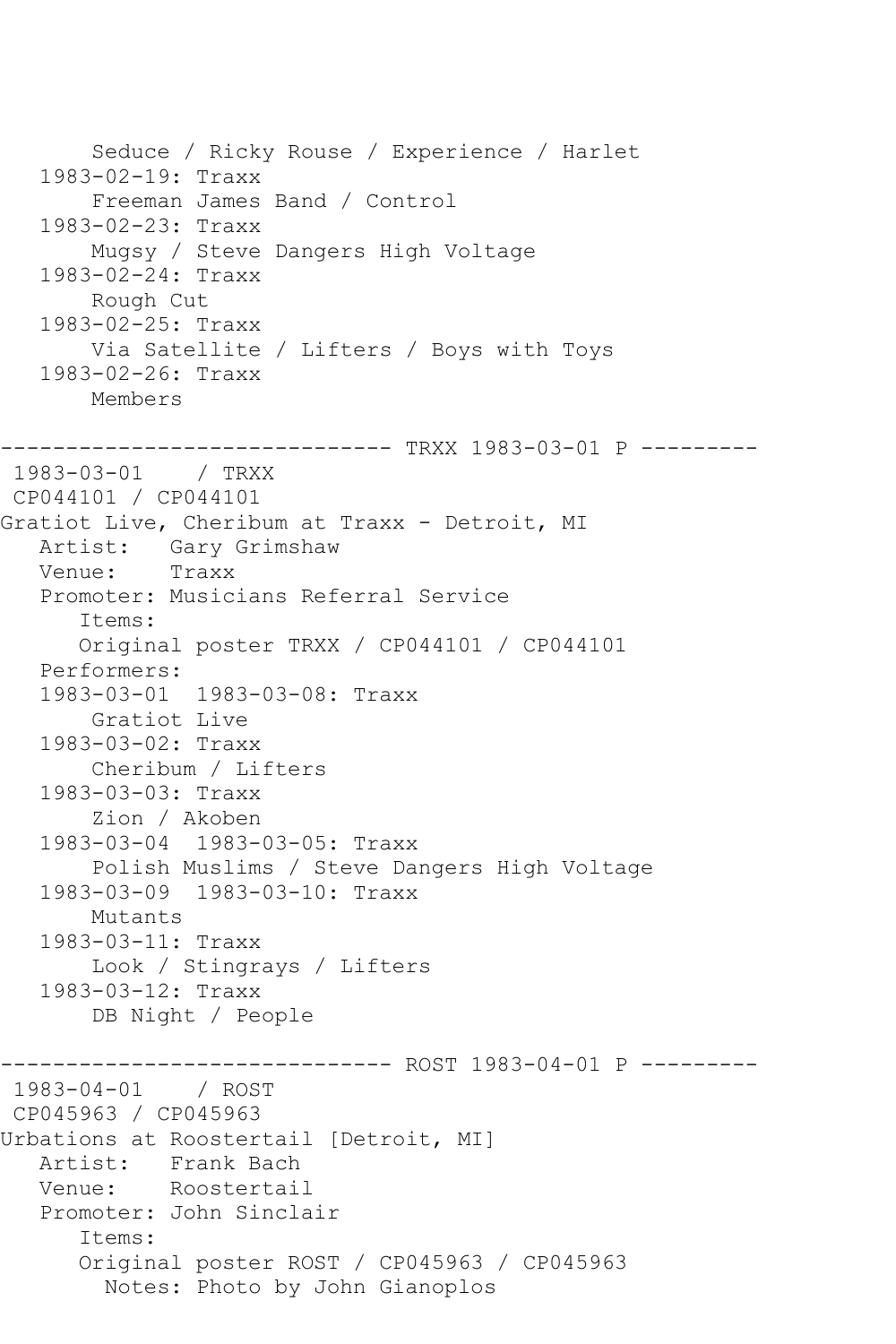Performers: 1983-04-01: Roostertail Urbations 1983-04-01: (not found) Urbations 1983-04-02: Traxx Urbations 1983-04-03: Cobb's Corner Urbations 1983-04-05: Second Chance Urbations 1983-04-06: Monroe Community College Urbations 1983-04-08: Private party Urbations 1983-04-09: UM Law School Urbations 1983-04-10: Cobb's Corner Urbations 1983-04-13: Ranch Urbations 1983-04-14: Joe's Star Lounge Urbations 1983-04-15: U Club Urbations 1983-04-16: Private party Urbations 1983-04-17: Cobb's Corner Urbations 1983-04-20 1983-04-21: Private party Urbations 1983-04-22: Private party Urbations 1983-04-23: Ranch Urbations 1983-04-24: Cobb's Corner Urbations 1983-04-28: Joe's Star Lounge Urbations 1983-04-29 1983-04-30: Ricks Urbations -------------- TRXX 1983-04-27 H ---------1983-04-27 / TRXX CP044676 Calendar at Traxx - Detroit, MI Artist: Gary Grimshaw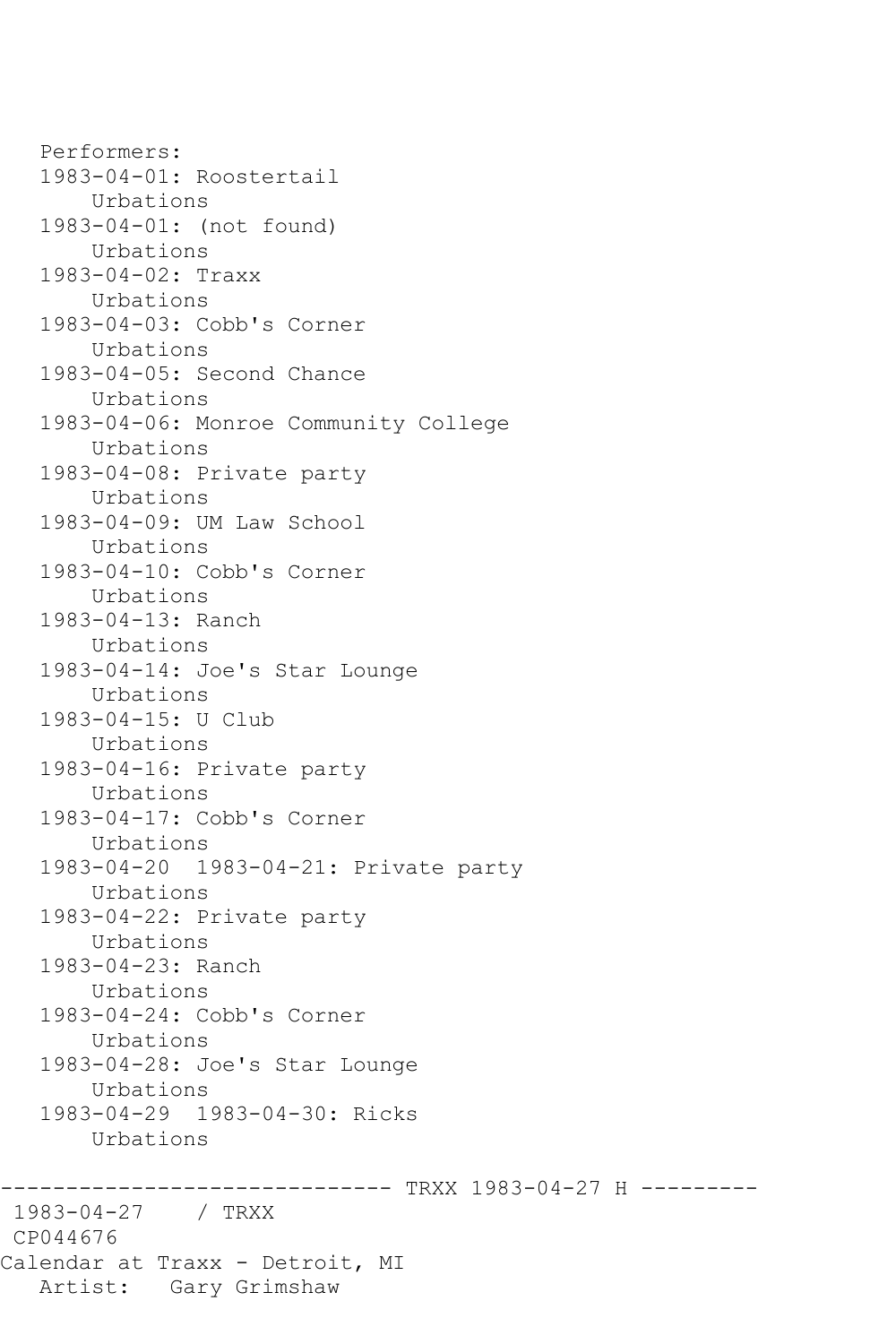Venue: Traxx Items: Handbill TRXX / CP044676 Performers: 1983-04-27 1983-05-07: Traxx ------------------------------ TRXX 1983-05-04 P-1 --------- 1983-05-04 / TRXX CP000848 / 0864 Extreme Unction at Traxx - Detroit, MI Notes: newspaper ad<br>Venue: Traxx Venue: Items: Original poster TRXX Edition 1 / CP000848 / 0864 Performers: 1983-05-04: Traxx Extreme Unction ------------------------------ TRXX 1983-05-10 H --------- 1983-05-10 / TRXX CP044670 Gratiot Live Second Anniversary 1983 at Traxx Artist: Gary Grimshaw Venue: Traxx Items: Handbill TRXX / CP044670 Performers: 1983-05-10 1983-05-21: Traxx ------------------------------ TRXX 1983-09-30 P --------- 1983-09-30 / TRXX CP044057 / CP044057 Vixen, Motor City Mutants at Traxx - Detroit, MI Artist: Gary Grimshaw Venue: Traxx Promoter: World recording artists Items: Original poster TRXX / CP044057 / CP044057 Performers: 1983-09-30: Traxx Vixen / Motor City Mutants ------------------------------ 1983-10-01 P --------- 1983-10-01 / CP045961 / CP045961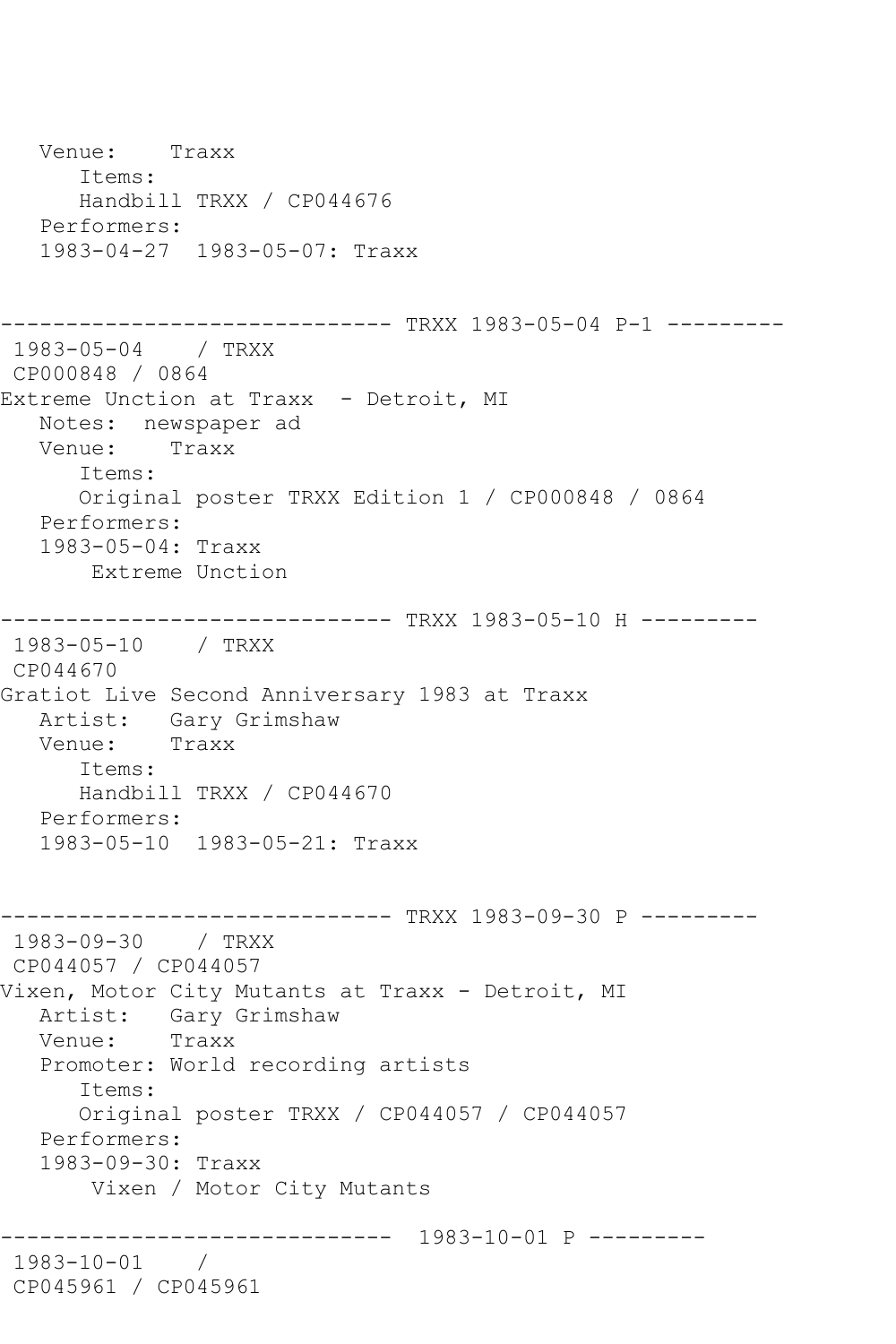Flying Tigers, Scott Morgan at Ranch [Detroit, MI] Venue: Ranch Promoter: John Sinclair Items: Original poster / CP045961 / CP045961 Performers: 1983-10-01: Ranch Flying Tigers 1983-10-06: (not found) Flying Tigers 1983-10-07 1983-10-08: Ricks Flying Tigers 1983-10-13: (not found) Flying Tigers 1983-10-19: Traxx Flying Tigers 1983-10-20: (not found) Flying Tigers 1983-10-25: Second Chance Flying Tigers / Scott Morgan 1983-10-27: (not found) Flying Tigers 1983-10-28: U Club Flying Tigers 1983-10-29: Saint Andrew's Hall, Detroit Flying Tigers ----------------------------- TRXX 1983-10-21 H ---------1983-10-21 / TRXX CP044568 Motor City Mutants, Piranha at Traxx - Detroit, MI Artist: Gary Grimshaw<br>Venue: Traxx Venue: Items: Handbill TRXX / CP044568 Performers: 1983-10-28: Traxx Motor City Mutants / Piranha 1983-10-21: Blondie's 1983-10-29: Alvin's Twilite Bar 1983-11-04 1983-11-05: Mitch's

------------------------------ TRXX 19zz-02-24 P-1 ---------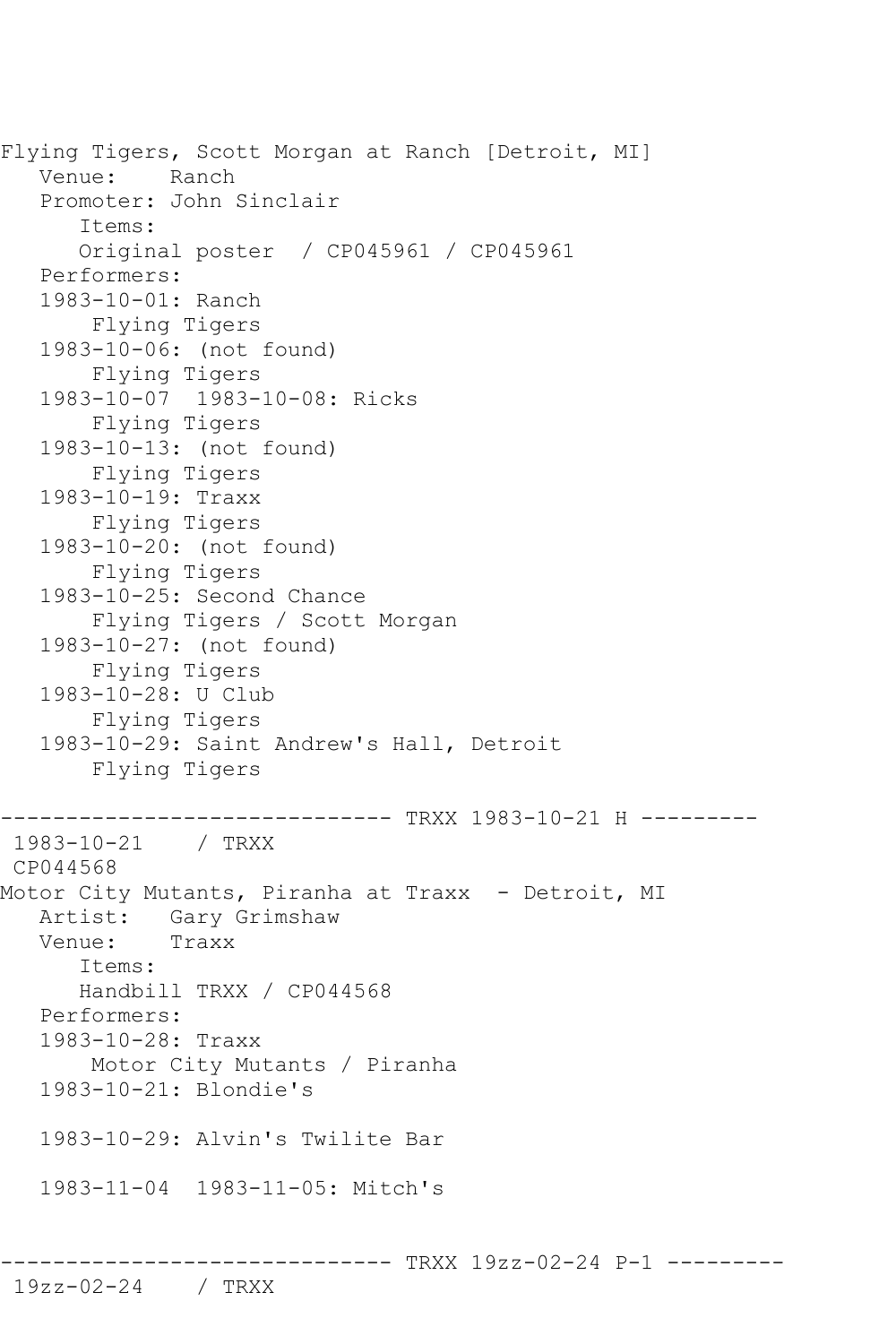CP018616 / THJME0116 Reputations, Rockabilly Cats at Traxx - Detroit, MI Artist: Rudy Kowalski<br>Venue: Traxx Venue: Items: Original poster TRXX Edition 1 / CP018616 / THJME0116 Performers: 19zz-02-24: Traxx Reputations / Rockabilly Cats / Gary Grimshaw ------------------------------ TRXX 19zz-03-13 H --------- 19zz-03-13 / TRXX CP044749 Grand Alliance at Traxx - Detroit, MI Artist: Grande Graphics<br>Venue: Traxx Venue: Promoter: Ceremony Productions Items: Handbill TRXX / CP044749 Performers: 19zz-03-13: Traxx Grand Alliance ------------------------------ TRXX 19zz-07-01 H-1 --------- 19zz-07-01 / TRXX CP013976 / MAH101 Anti-Nowhere League, Seduce at Traxx - Detroit, MI Venue: Traxx Items: Handbill TRXX / CP044674 Handbill TRXX Edition 1 / CP013976 / MAH101 Performers: 19zz-07-01: Traxx Anti-Nowhere League / Seduce 19zz-07-03: Men Without Hats ------------------------------ TRXX 19zz-07-19 P-1 --------- 19zz-07-19 / TRXX CP010121 / CS05215 What If Thinking, Adrenalin at Traxx - Detroit, MI Venue: Traxx Items: Original poster TRXX Edition 1 / CP010121 / CS05215 Performers: 19zz-07-19 19zz-07-30: Traxx What If Thinking / Adrenalin / Motor City Mutants / Flying Tigers / Suspects / Obsession / Lifters / Heat / Polish Muslims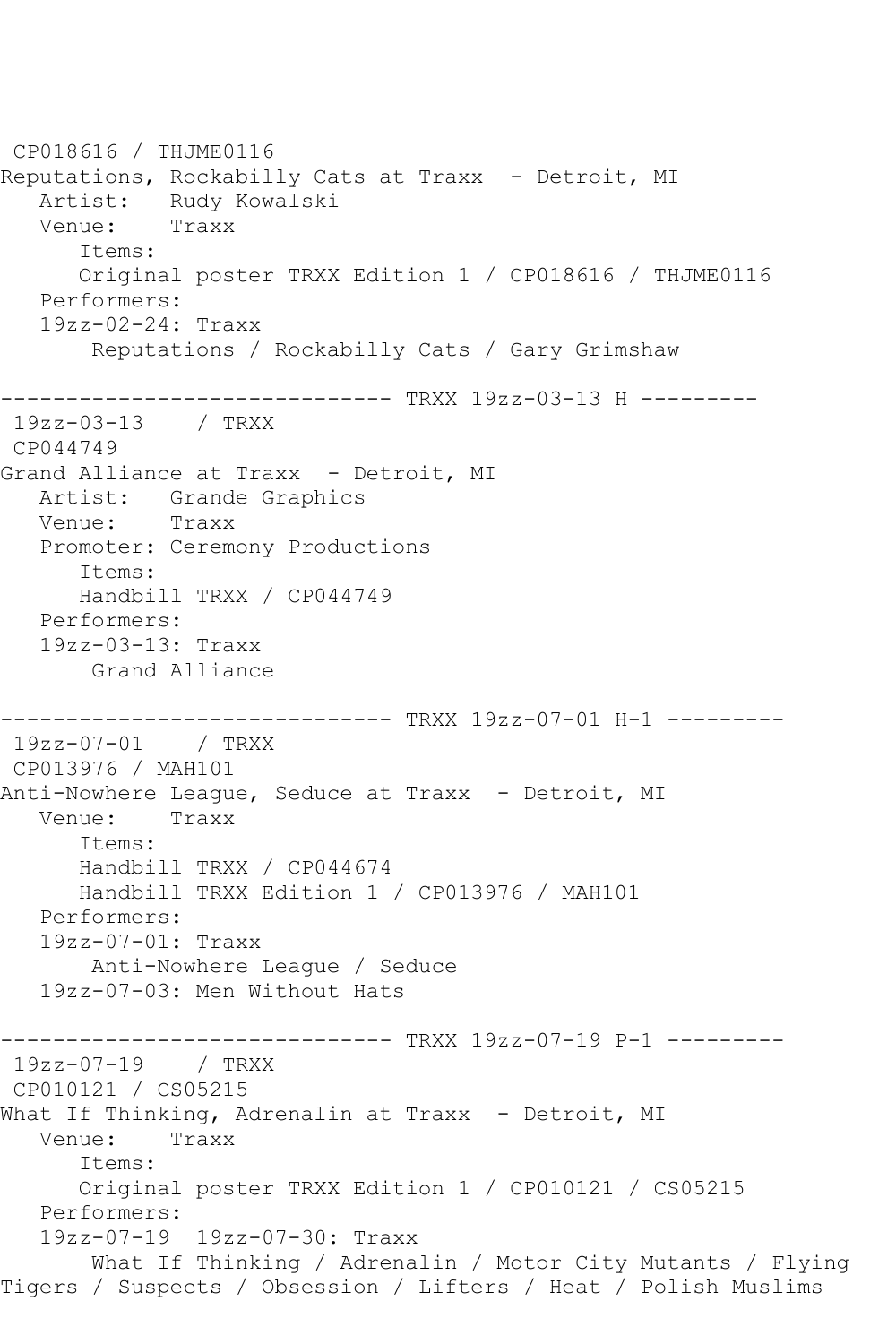------------------------------ TRXX zzzz-01-03 P -------- zzzz-01-03 t / TRXX CP044155 / CP044155 Gratiot Live, Ten Speeds at Traxx - Detroit, MI<br>Artist: Gary Grimshaw Gary Grimshaw<br>Traxx Venue: Promoter: Musicians Referral Service Items: Original poster TRXX / CP044155 / CP044155 Performers: zzzz-01-03 tue: Traxx Gratiot Live zzzz-01-04 wed zzzz-01-05 thu: Traxx Ten Speeds zzzz-01-06 fri: Traxx Seduce zzzz-01-07 sat: Traxx Alux / Lordz / Roosters zzzz-01-11 wed: Traxx Halloween / Hidden Logic zzzz-01-12 thu: Traxx LPJ zzzz-01-13 fri: Traxx Suspects / Hurricane Irv zzzz-01-14 sat: Traxx Obsession / Maxx Volume / Manners at Random ------------------------------ TRXX zzzz-02-03 P -------- zzzz-02-03 w / TRXX CP044111 / CP044111 Service, Americats at Traxx - Detroit, MI Artist: Gary Grimshaw<br>Venue: Traxx Venue: Items: Original poster TRXX / CP044111 / CP044111 Performers: zzzz-02-03 wed zzzz-02-04 thu: Traxx Service / Americats zzzz-02-05 fri: Traxx Kingbees / Mustangs / Falcones zzzz-02-11 thu: Traxx Natasha zzzz-02-10 wed: Traxx Cubes / Motivations zzzz-02-12 fri zzzz-02-13 sat: Traxx Roomates / Americats / 3d Invisibles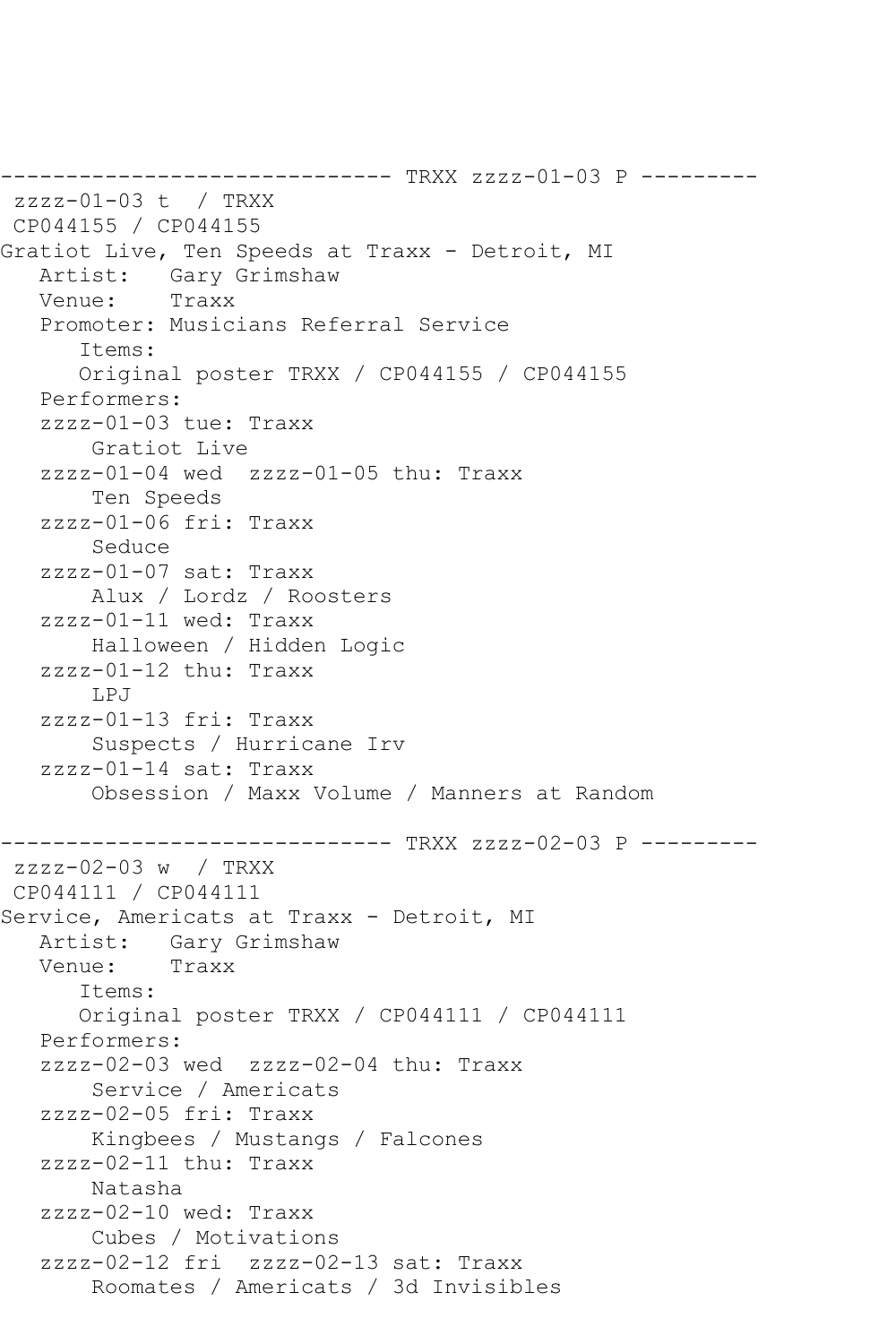zzzz-02-17 wed zzzz-02-18 thu: Traxx Johnny Angelos and the Reputations / Extremes zzzz-02-19 fri zzzz-02-20 sat: Traxx Adrenalin / Missles zzzz-02-06 sat: Traxx Boners / Tush / Keith Alien ------------------------------ TRXX zzzz-03-15 P -------- zzzz-03-15 t / TRXX CP044010 / CP044010 Gratiot Live, Glasskings at Traxx - Detroit, MI Artist: Gary Grimshaw<br>Venue: Traxx Venue: Promoter: Musicians Referral Service Items: Original poster TRXX / CP044010 / CP044010 Performers: zzzz-03-15 tue zzzz-03-22 tue: Traxx Gratiot Live zzzz-03-16 wed: Traxx Glasskings / David / What If Thinking / Voices of Silence zzzz-03-17 thu: Traxx Rockola / Level / Excadu zzzz-03-18 fri: Traxx Adrenalin / Tin Soldier zzzz-03-19 sat: Traxx Roomates / Natasha / Changing Bodies zzzz-03-23 wed: Traxx Agents / Piranha zzzz-03-24 thu: Traxx Black Market zzzz-03-25 fri: Traxx Birthday Party zzzz-03-26 sat: Traxx Cadillac / Kids / Lifters ------------------------------ TRXX zzzz-03-17 P -------- zzzz-03-17 w / TRXX CP044097 / CP044097 Letter O, Suspects at Traxx - Detroit, MI<br>Artist: Gary Grimshaw Gary Grimshaw Venue: Traxx Items: Original poster TRXX / CP044097 / CP044097 Notes: Formerly Radio City Performers: zzzz-03-17 wed zzzz-03-18 thu: Traxx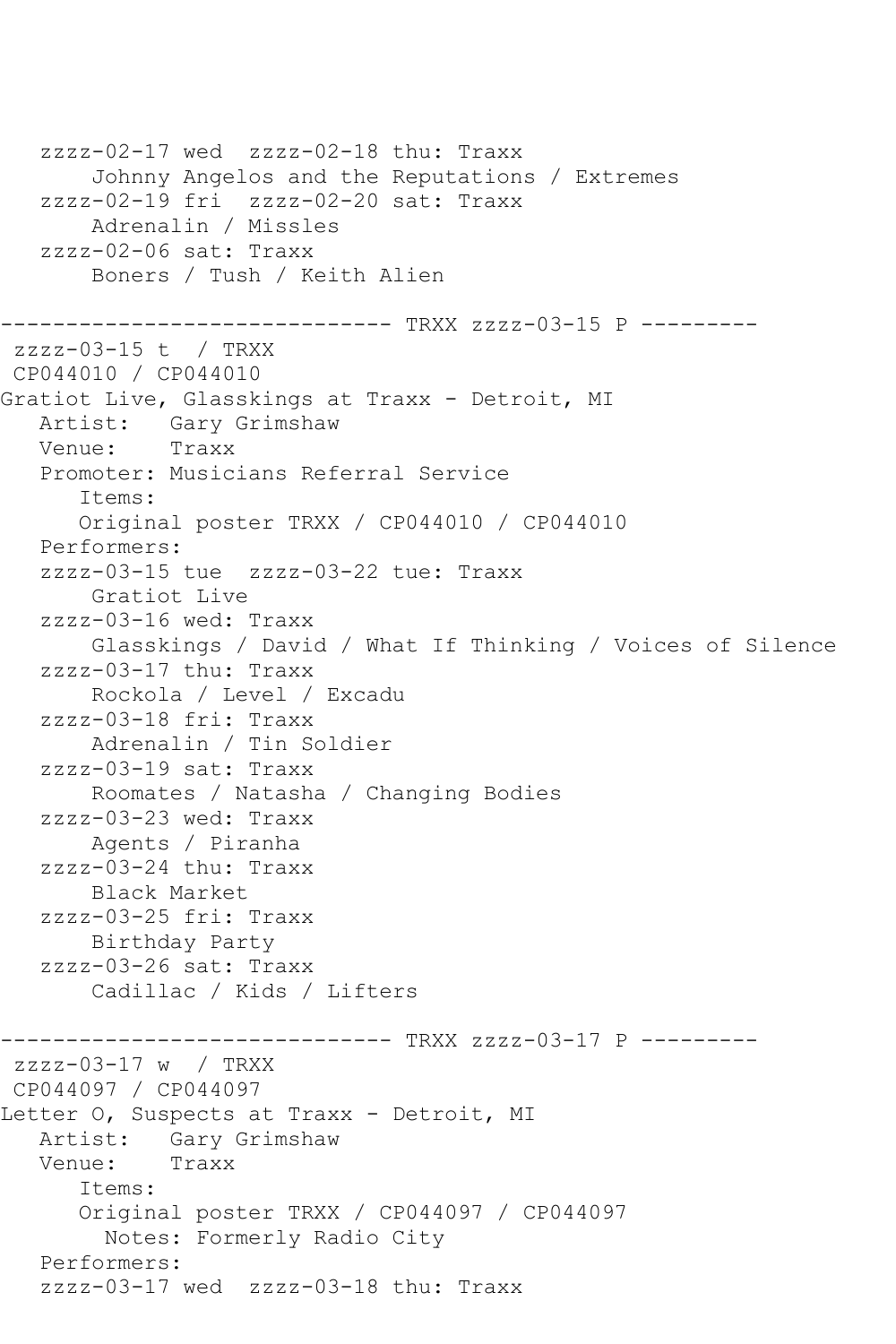Letter O / Suspects zzzz-03-19 fri zzzz-03-20 sat: Traxx Johnny Angelos and the Reputations / Resistors zzzz-03-24 wed: Traxx Innocents / Roomates zzzz-03-25 thu: Traxx Natasha zzzz-03-26 fri zzzz-03-27 sat: Traxx Prisoners / Black Market zzzz-04-02 fri zzzz-04-02 sat: Traxx B-52's / Roomates zzzz-04-09 fri: Traxx Via Satellite zzzz-04-16 fri: Traxx Wayne Kramer zzzz-04-10 sat: Traxx Ronnie Spector ------------------------------ TRXX zzzz-03-29 P -------- zzzz-03-29 t / TRXX CP044011 / CP044011 Gratiot Live, Passage at Traxx - Detroit, MI Artist: Gary Grimshaw<br>Venue: Traxx Venue: Promoter: Musicians Referral Service Items: Original poster TRXX / CP044011 / CP044011 Performers: zzzz-03-29 tue: Traxx Gratiot Live zzzz-03-30 wed: Traxx Passage / People zzzz-04-06 wed: Traxx 10 Speeds / Ridgewood Blue / No Statement zzzz-03-31 thu: Traxx Sun Messengers / Flying Tigers zzzz-04-06 thu: Traxx Cherubim / Onxyz / Tracy Science zzzz-04-01 fri: Traxx Stingrays / Obsession / Nickel Romeo zzzz-04-02 fri: Traxx Tommy Gunn / Urbations zzzz-04-08 fri: Traxx Scott Campbell and the Sillies / Lifters / Andromeda zzzz-04-09 sat: Traxx Freeman James Band zzzz-04-22 fri: Traxx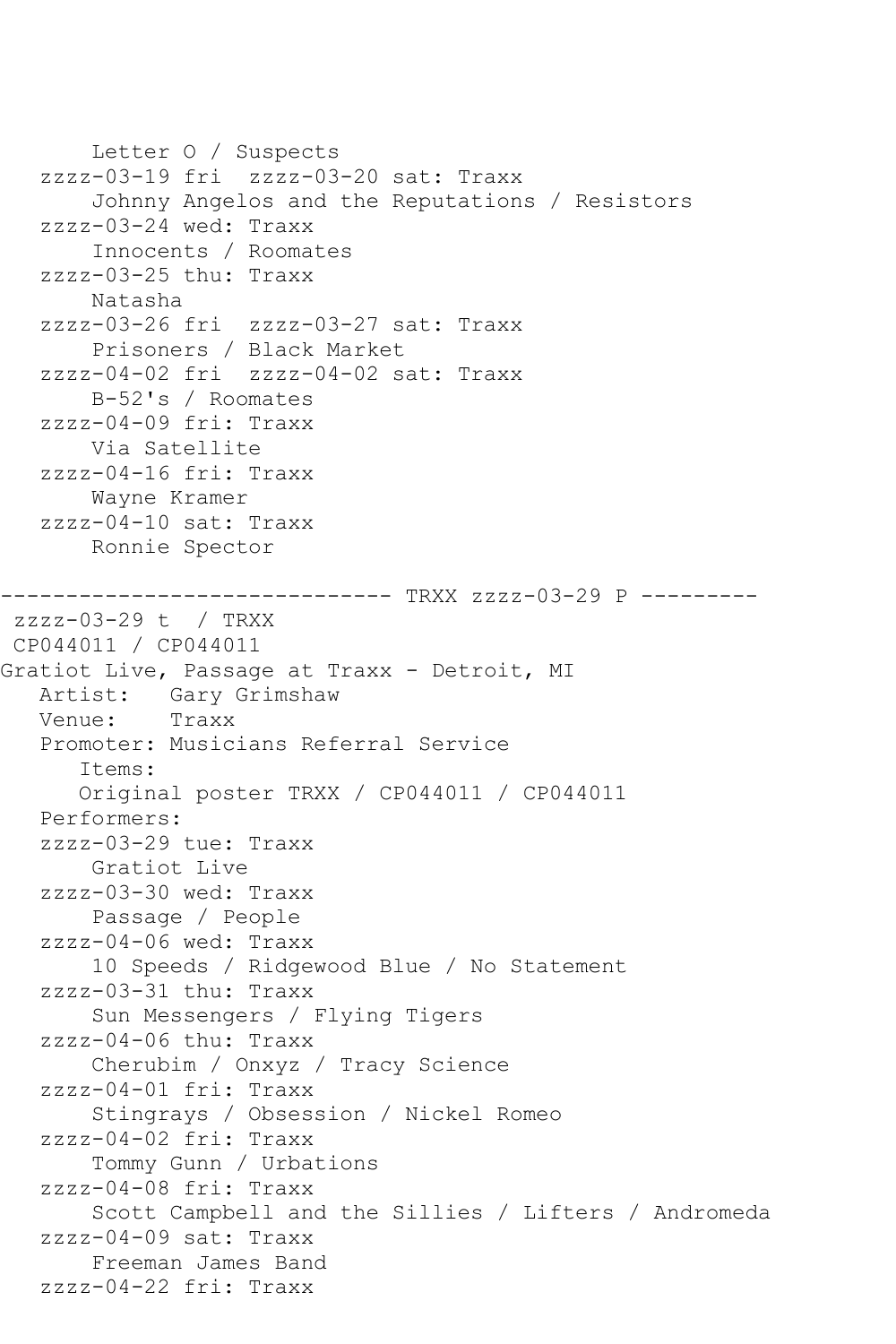Fall

------------------------------ TRXX zzzz-04-02 P -------- zzzz-04-02 s / TRXX CP045945 / CP045945 Tommy Gunn and the Lineup, Urbations at Traxx - Detroit, MI Artist: Frank Bach<br>Venue: Traxx Venue: Promoter: WLLZ-FM Items: Original poster TRXX / CP045945 / CP045945 Performers: zzzz-04-02 sat: Traxx Tommy Gunn / Urbations ------------------------------ TRXX zzzz-04-12 P -------- zzzz-04-12 t / TRXX CP044012 / CP044012 Gratiot Live, Hoi Polloi at Traxx - Detroit, MI Artist: Gary Grimshaw Venue: Traxx Promoter: Musicians Referral Service Items: Original poster TRXX / CP044012 / CP044012 Performers: zzzz-04-12 tue: Traxx Gratiot Live zzzz-04-13 wed: Traxx Hoi Polloi / Lets Talk / About Girls zzzz-04-20 wed: Traxx White Ash / Nobodys Children / Rogues Gallery zzzz-04-14 thu: Traxx Akoben / Makah Rhythm / Tribe zzzz-04-21 thu: Traxx Sun / Messengers zzzz-04-15 fri zzzz-04-16 sat: Traxx Adrenalin / Tin Soldier zzzz-04-22 fri: Traxx Fall zzzz-04-23 sat: Traxx What Jane Shared / Boys with Toys / Batteur Attaque ------------------------------ TRXX zzzz-04-26 P -------- zzzz-04-26 t / TRXX CP044152 / CP044152 Gratiot Live, Daniel Warren Band at Traxx - Detroit, MI Artist: Gary Grimshaw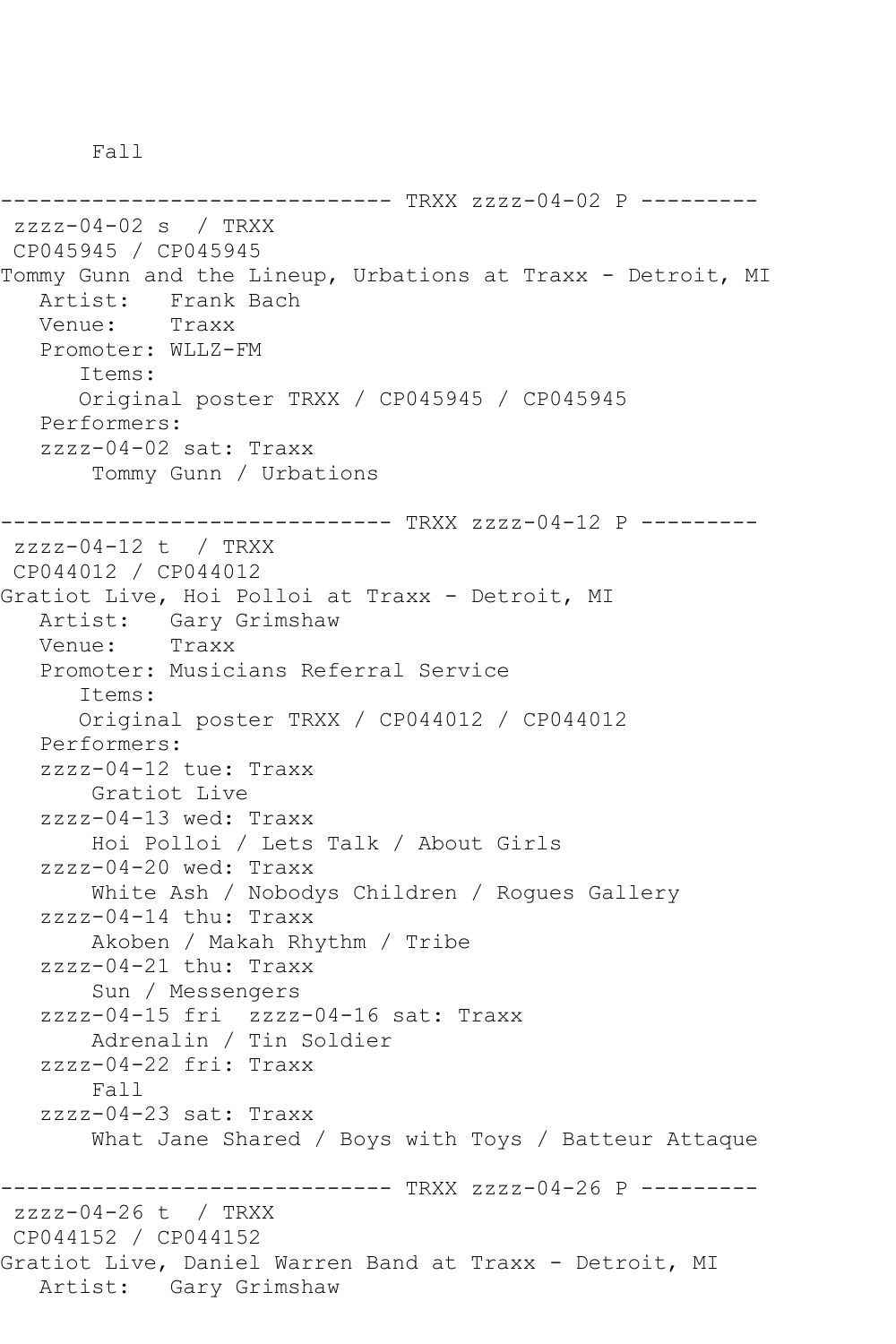Venue: Traxx Promoter: Musicians Referral Service Items: Original poster TRXX / CP044152 / CP044152 Performers: zzzz-04-26 tue: Traxx Gratiot Live zzzz-04-27 wed: Traxx Daniel Warren Band / Andromeda zzzz-04-28 thu: Traxx Sun Messengers / Doug Brown zzzz-04-29 fri: Traxx Roomates / Rough Cut zzzz-04-30 sat: Traxx Mutants / Tommy Gunn zzzz-05-04 wed: Traxx Bills Corpse / Neon Gypsy zzzz-05-05 thu: Traxx Akoben zzzz-05-06 fri: Traxx Rank and File zzzz-05-07 sat: Traxx Cadillac Kidz / Lifters / Frozen Stiff ----------------- TRXX zzzz-05-05 P --------zzzz-05-05 w / TRXX CP044102 / CP044102 Phobolex, In Kidz at Traxx - Detroit, MI Artist: Gary Grimshaw<br>Venue: Traxx Venue: Items: Original poster TRXX / CP044102 / CP044102 Performers: zzzz-05-05 wed: Traxx Phobolex / In Kidz / Frames zzzz-05-06 thu: Traxx Suits zzzz-05-07 fri: Traxx Mutants / Alux / Suits zzzz-05-08 sat: Traxx Charlie Midnight zzzz-05-12 wed: Traxx Trainable zzzz-05-14 fri: Traxx Natasha zzzz-05-15 sat: Traxx Johnny Angelos and the Reputations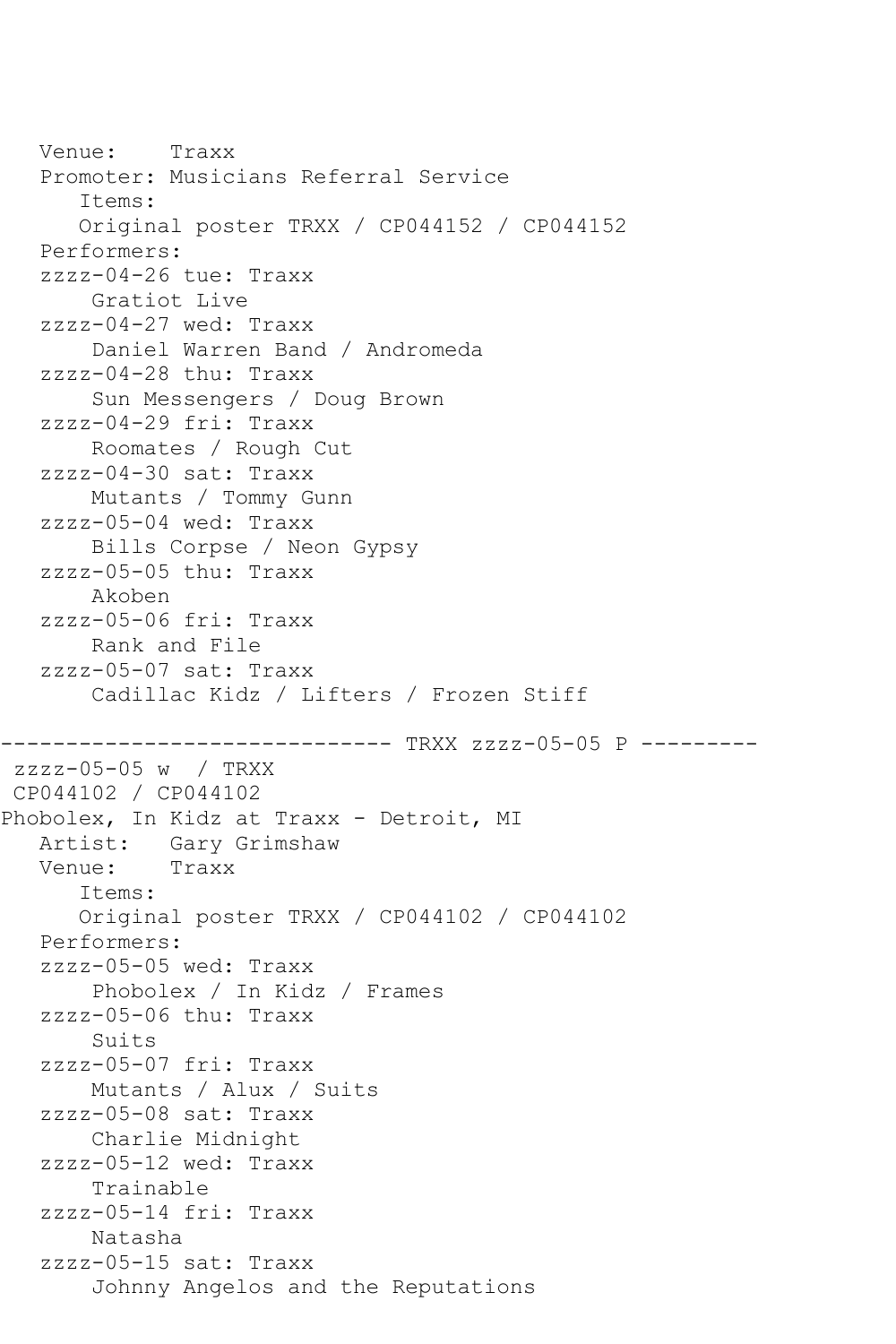zzzz-05-21 fri zzzz-05-22 sat: Traxx Elliott Murphy zzzz-05-29 sat: Traxx Dark / Rhythm Method zzzz-06-11 thu: Traxx Peter Dayton Band ------------------------------ TRXX zzzz-05-15 P -------- zzzz-05-15 s / TRXX CP044060 / CP044060 DB Night, Roommates at Traxx - Detroit, MI<br>Artist: Gary Grimshaw Gary Grimshaw<br>Traxx Venue: Promoter: Columbia Recording Artists Items: Original poster TRXX / CP044060 / CP044060 Performers: zzzz-05-15 sat: Traxx DB Night zzzz-05-19 wed zzzz-05-20 thu: Traxx Roommates / Via Satellite / Falcones / MC Doug Podell zzzz-05-21 fri zzzz-05-22 sat: Traxx Elliot Murphy / Via Satellite zzzz-05-26 wed: Traxx Emissions zzzz-05-27 thu: Traxx Richard and Linda Thompson / Dave Mattacks zzzz-05-28 fri: Traxx Stingrays zzzz-05-29 sat: Traxx Dark / Rhythm Method zzzz-06-02 wed: Traxx Stork / Shrubs zzzz-06-03 thu: Traxx Tools zzzz-06-04 fri zzzz-06-04 sat: Traxx Deserters zzzz-06-09 wed: Traxx Games zzzz-06-11 fri: Traxx Peter Dayton Band / DB Night ------------------------------ TRXX zzzz-05-24 P -------- zzzz-05-24 t / TRXX CP045967 / CP045967 Jam Session, Crowd at Traxx - Detroit, MI Artist: Gary Grimshaw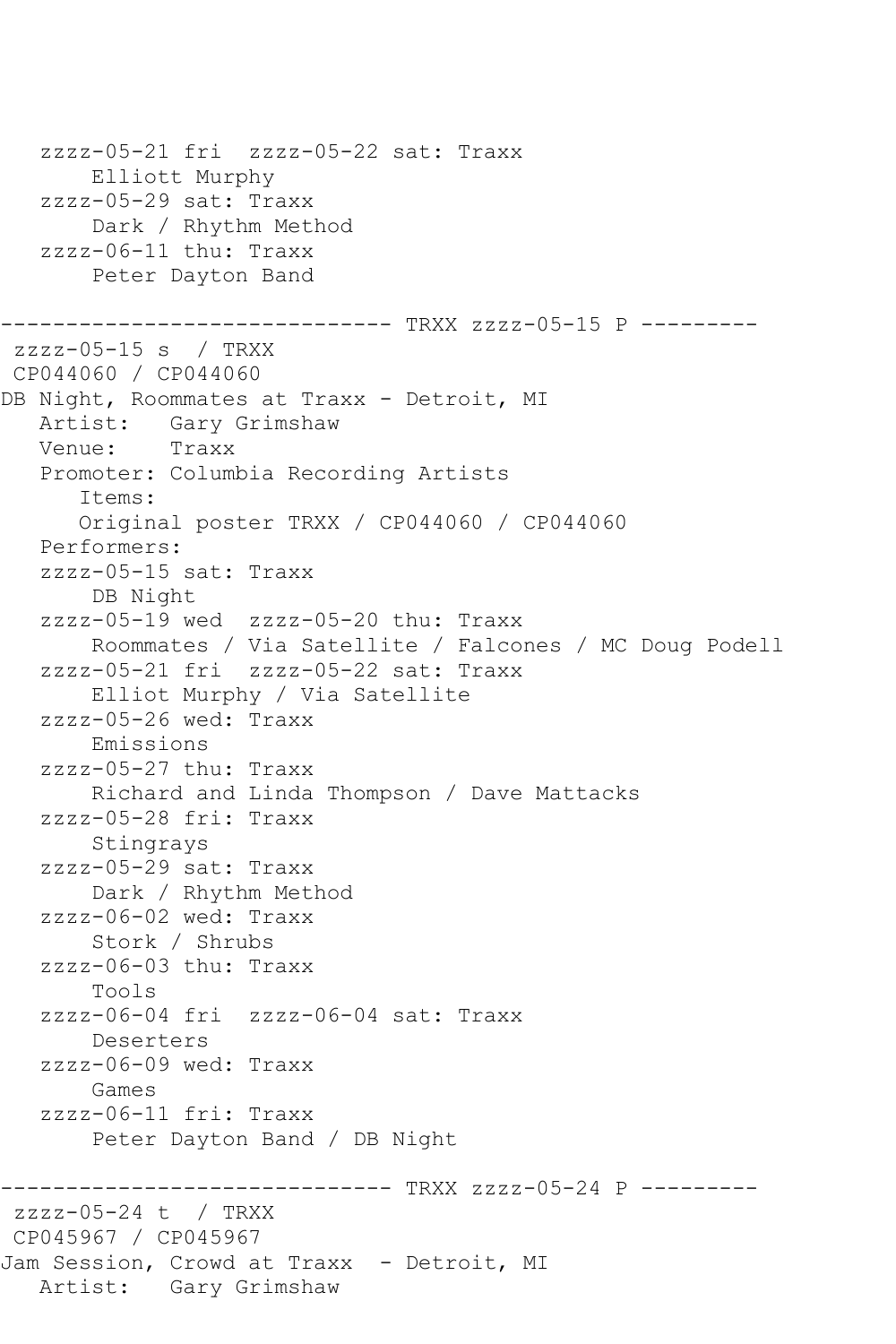Venue: Traxx Promoter: Musicians Referral Service Items: Original poster TRXX / CP045967 / CP045967 Performers: zzzz-05-24 tue: Traxx Jam Session zzzz-05-25 wed: Traxx Crowd / Conditioned Response zzzz-05-26 thu: Traxx What If Thinking / Collectables zzzz-05-27 fri: Traxx Flo and Eddie zzzz-05-28 sat: Traxx Seatbelts / Tracy Science zzzz-05-31 tue: Traxx Jam Session zzzz-06-01 wed: Traxx Breakfast / Outskirts of Blue zzzz-06-02 thu: Traxx Hot Tipp zzzz-06-03 fri: Traxx Roomates zzzz-06-04 sat: Traxx Adrenalin ------------------------------ TRXX zzzz-06-07 P -------- zzzz-06-07 t / TRXX CP044109 / CP044109 Gratiot Live, Onxyz at Traxx - Detroit, MI Artist: Gary Grimshaw<br>Venue: Traxx Venue: Promoter: Musicians Referral Service Items: Original poster TRXX / CP044109 / CP044109 Performers: zzzz-06-07 tue zzzz-06-14 tue: Traxx Gratiot Live zzzz-06-09 thu: Traxx Onxyz / Mechanixx zzzz-06-10 fri zzzz-06-11 sat: Traxx Bitter Sweet Alley zzzz-06-15 wed: Traxx zzzz-06-16 thu: Traxx Tracey Science zzzz-06-17 fri: Traxx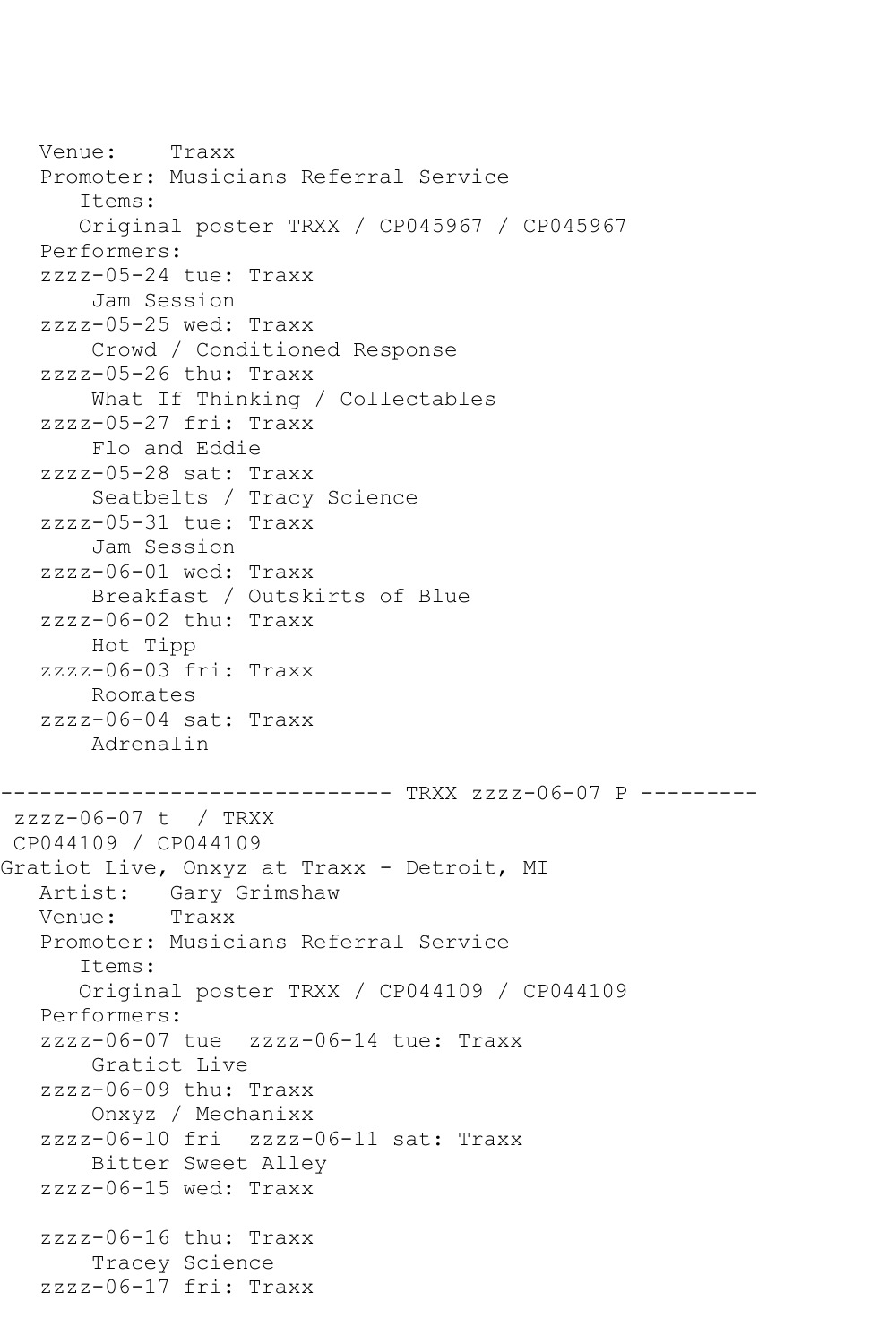```
 Tommy Gunn
    zzzz-06-18 sat: Traxx
        Cadillac Kidz / Catch 22
------------------------------ TRXX zzzz-06-10 P ---------
zzzz-06-10 t / TRXX 
CP044061 / CP044061
Tin Soldier, Rockola at Traxx - Detroit, MI
   Artist: Gary Grimshaw
   Venue: Traxx
       Items:
       Original poster TRXX / CP044061 / CP044061
    Performers:
    zzzz-06-10 thu: Traxx
        Tin Soldier / Rockola / Control
    zzzz-06-11 fri: Traxx
        Peter Dayton Band / DB Night
    zzzz-06-12 sat: Traxx
        DB Night
    zzzz-06-16 wed: Traxx
        In / Off the Record
    zzzz-06-17 thu: Traxx
        Black Market / SLG
    zzzz-06-18 fri: Traxx
        Freeman James / No Doubt / Resistors
    zzzz-06-19 sat: Traxx
        Maxx Volume / Empire / White Ash
    zzzz-06-23 wed: Traxx
        Agents / FX / Orlando
    zzzz-06-24 thu: Traxx
        White Lines / Cheribum
    zzzz-06-25 fri: Traxx
        Incredible Mohawk Brothers / Service / Kicks
    zzzz-06-26 sat: Traxx
        USSA
    zzzz-06-30 wed: Traxx
        Rockabilly Cats / Rockola
------------------------------ TRXX zzzz-06-21 P ---------
zzzz-06-21 t / TRXX 
CP043997 / CP043997
Gratiot Live, M.C. Barrie Marr at Traxx - Detroit, MI
   Artist: Gary Grimshaw
   Venue: Traxx
    Promoter: Musicians Referral Service
       Items:
       Original poster TRXX / CP043997 / CP043997
```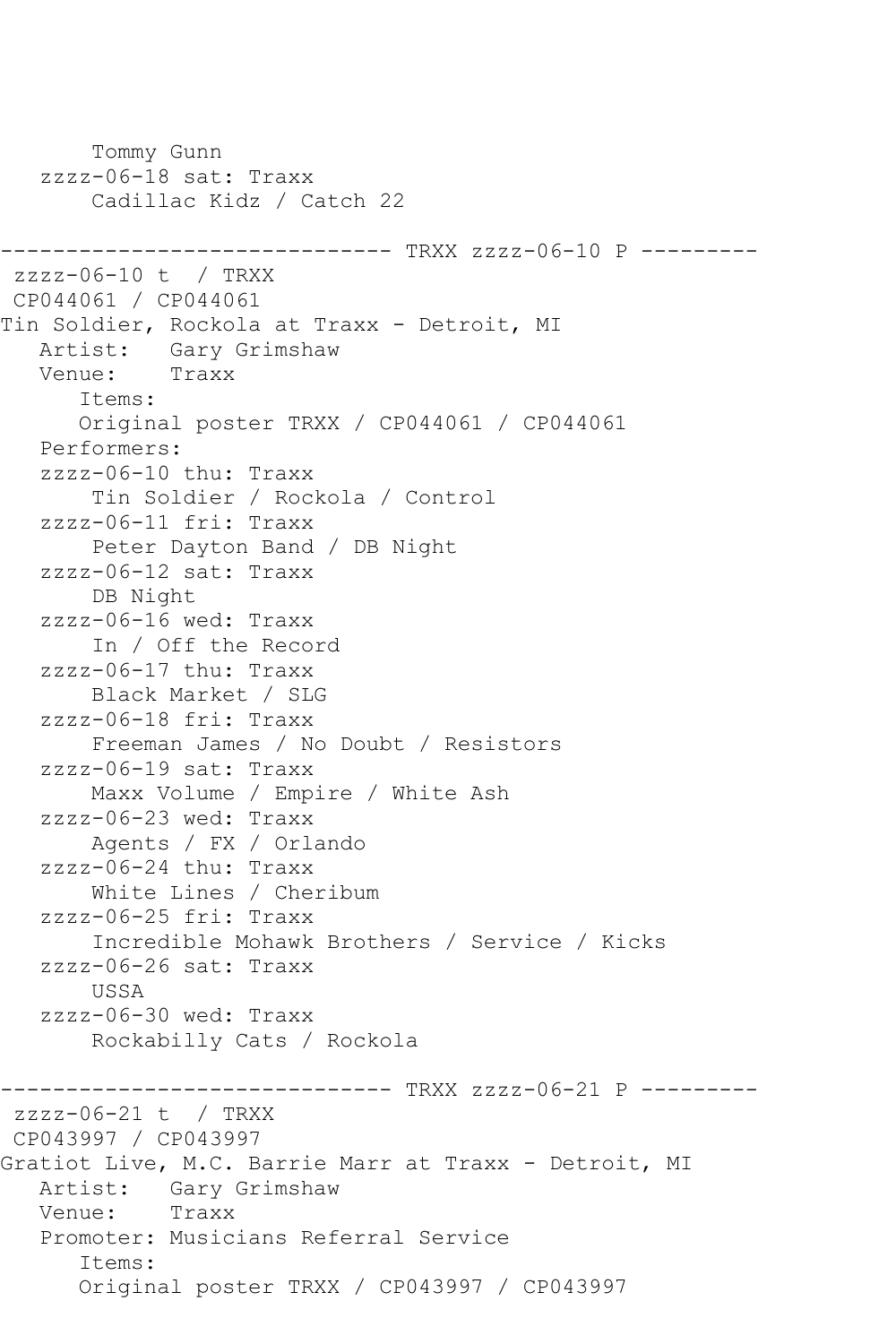```
 Performers:
    zzzz-06-21 tue zzzz-06-28 tue: Traxx
        Gratiot Live
    zzzz-06-22 wed zzzz-06-29 wed: Traxx
        MC Barrie Marr
    zzzz-06-23 thu: Traxx
        Natahsa / Lifters / It Play / Breakfast
    zzzz-06-24 fri: Traxx
        Andromeda Control
    zzzz-06-25 sat: Traxx
        Stingrays / Heat / Tickits
    zzzz-06-30 thu: Traxx
        Rough Cut / Passage
    zzzz-07-01 fri: Traxx
        Anti Nowhere / League / Seduce
    zzzz-07-02 sat: Traxx
        DB Night / Obsession
    zzzz-07-03 sun: Traxx
        Ministry / Men Without Hats
------------------------------ STA zzzz-07-01 P ---------
zzzz-07-01 f / STA 
CP044008 / CP044008
Urbations, Polish Muslims at Saint Andrews Hall
  Artist: Grande Graphics<br>Venue: Saint Andrew's
             Saint Andrew's Hall, Detroit
       Items:
       Original poster STA / CP044008 / CP044008
    Performers:
    zzzz-07-01 fri: Saint Andrew's Hall, Detroit
        Urbations / Polish Muslims
    zzzz-07-02 sat: (not found)
        Urbations
    zzzz-07-03 sun: Roostertail
        Urbations
    zzzz-07-04 mon: Sanders Ice Cream Factory
        Urbations
    zzzz-07-07 thu: Harpo's
        Urbations
    zzzz-07-08 fri: Mitchs
        Urbations
    zzzz-07-09 sat: Traxx
        Urbations / Boys Life
                      --------- STA zzzz-07-01 P ---------
zzzz-07-01 f / STA 
CP044080 / CP044080
```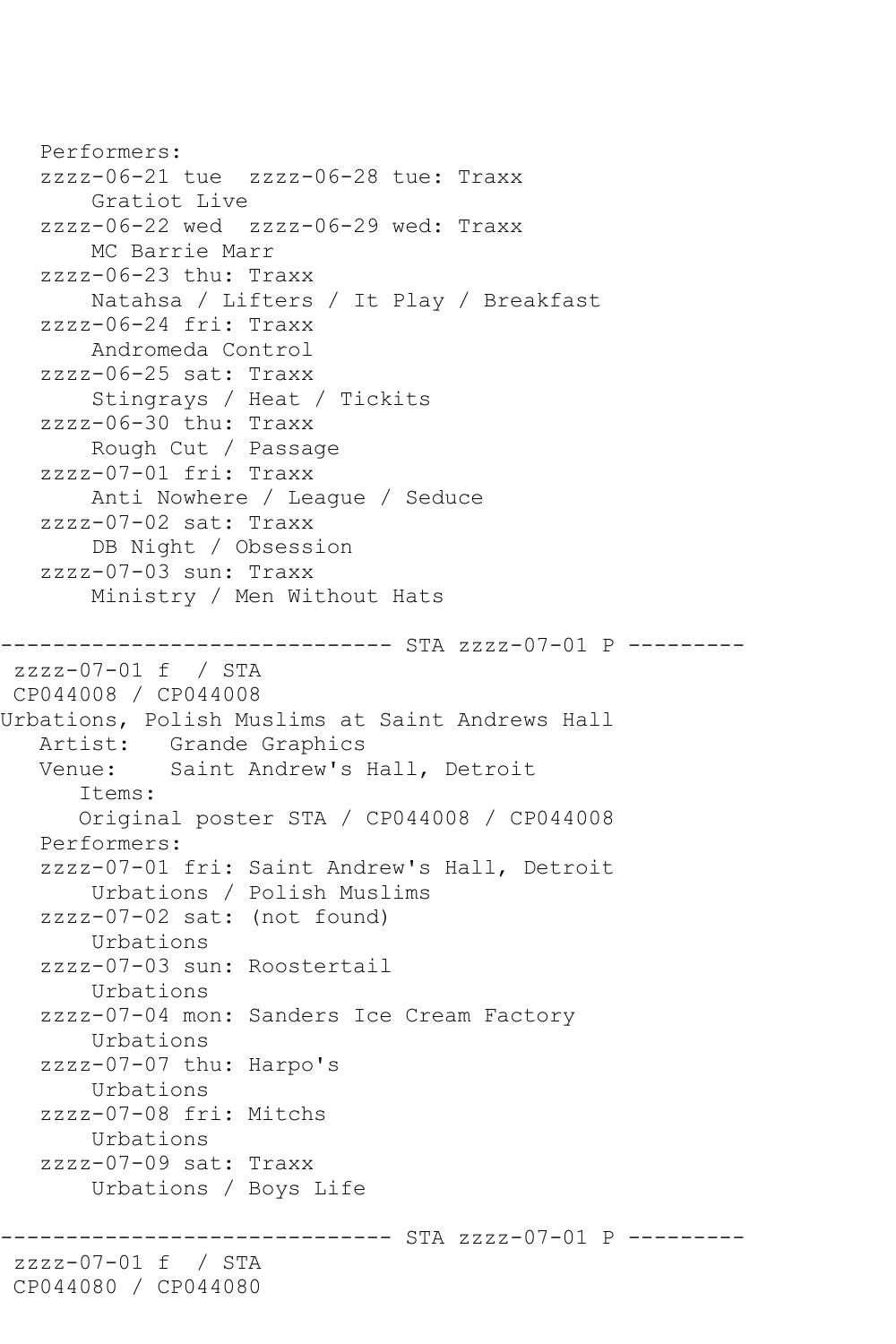Urbations, Boys Life at Saint Andrews Hall Artist: Gary Grimshaw Venue: Saint Andrew's Hall, Detroit Items: Original poster STA / CP044080 / CP044080 Performers: zzzz-07-01 fri: Saint Andrew's Hall, Detroit Urbations zzzz-07-02 sat: (not found) Urbations zzzz-07-03 sun: Roostertail Urbations zzzz-07-04 mon: Sanders Ice Cream Factory Urbations zzzz-07-07 thu: Harpo's Urbations zzzz-07-08 fri: Mitchs Urbations zzzz-07-09 sat: Traxx Urbations / Boys Life ------------------------------ TRXX zzzz-07-03 P -------- zzzz-07-03 s / TRXX CP044106 / CP044106 Men Without Hats at Traxx - Detroit, MI Artist: Gary Grimshaw<br>Venue: Traxx Venue: Promoter: MCA Recording artists Items: Original poster TRXX / CP044106 / CP044106 Performers: zzzz-07-03 sun: Traxx Men Without Hats ------------------------------ TRXX zzzz-07-05 P -------- zzzz-07-05 t / TRXX CP044154 / CP044154 Gratiot Live, M.C. Barrie Marr at Traxx - Detroit, MI Artist: Gary Grimshaw<br>Venue: Traxx Venue: Promoter: Musicians Referral Service Items: Original poster TRXX / CP044154 / CP044154 Performers: zzzz-07-05 tue zzzz-07-12 tue: Traxx Gratiot Live zzzz-07-06 wed zzzz-07-13 wed: Traxx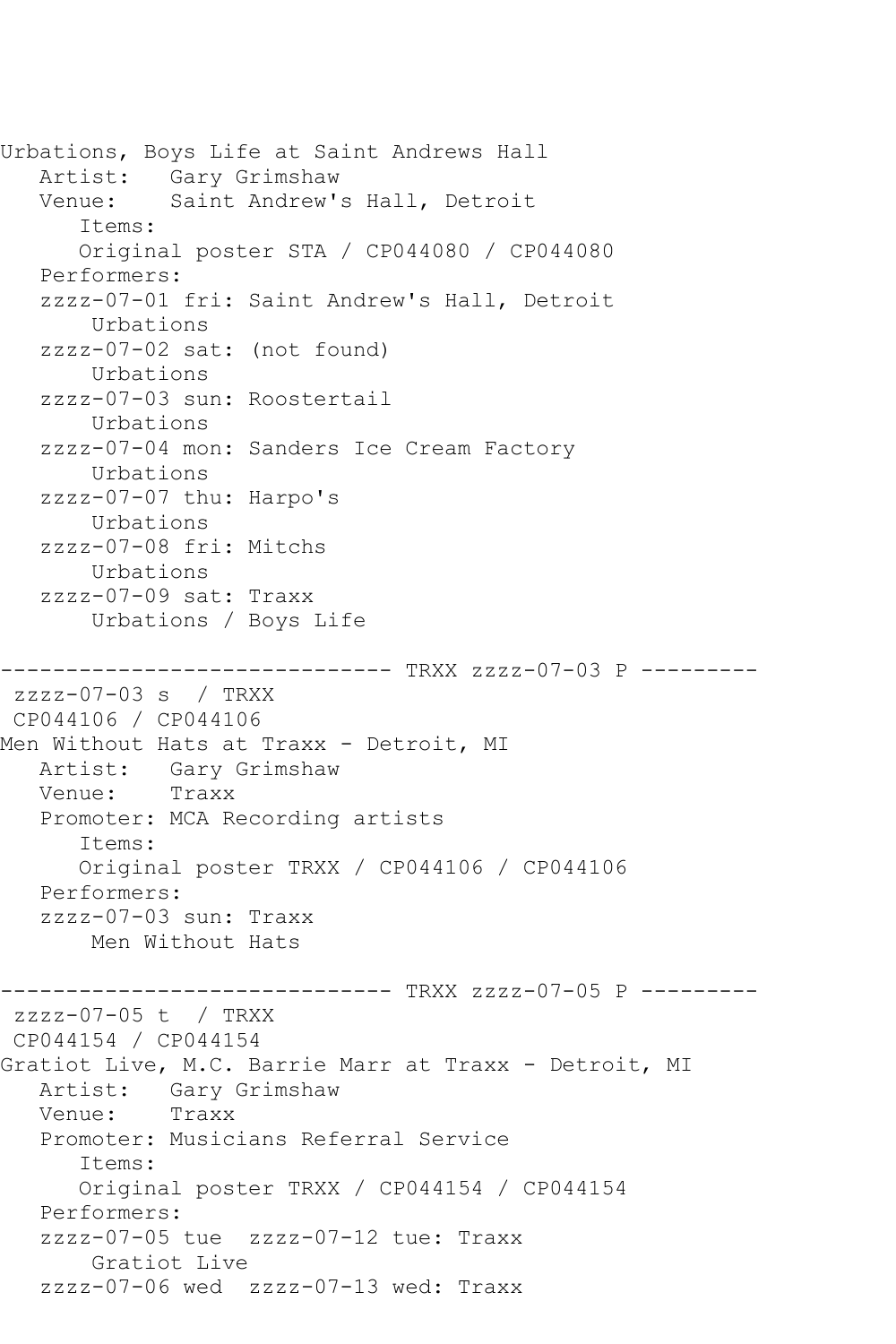MC Barrie Marr zzzz-07-07 thu: Traxx Changing Bodies / Leisure Crowd / Cyndiate Affair zzzz-07-08 fri: Traxx Legacy / Generics zzzz-07-09 sat: Traxx Urbations / Boys Life zzzz-07-10 sun: Traxx For Bad Girls Only zzzz-07-14 thu: Traxx Nickel Romeo zzzz-07-15 fri: Traxx Roomates zzzz-07-16 sat: Traxx Cadillac Kidz ------------------------------ TRXX zzzz-07-19 P -------- zzzz-07-19 t / TRXX CP044017 / CP044017 Gratiot Live, What If Thinking at Traxx - Detroit, MI Artist: Gary Grimshaw<br>Venue: Traxx Venue: Promoter: Musicians Referral Service Items: Original poster TRXX / CP044017 / CP044017 Performers: zzzz-07-19 tue zzzz-07-26 tue: Traxx Gratiot Live zzzz-07-20 wed zzzz-07-27 wed: Traxx zzzz-07-21 thu: Traxx What If Thinking zzzz-07-22 fri: Traxx Adrenalin zzzz-07-23 sat: Traxx Motor City Mutants / Flying Tigers zzzz-07-28 thu: Traxx Suspects / Obsession zzzz-07-29 fri: Traxx Lifters / Heat zzzz-07-30 sat: Traxx Polish Muslims ------------------------------ TRXX zzzz-08-02 P -------- zzzz-08-02 t / TRXX CP044019 / CP044019 Gratiot Live, Onxyz at Traxx - Detroit, MI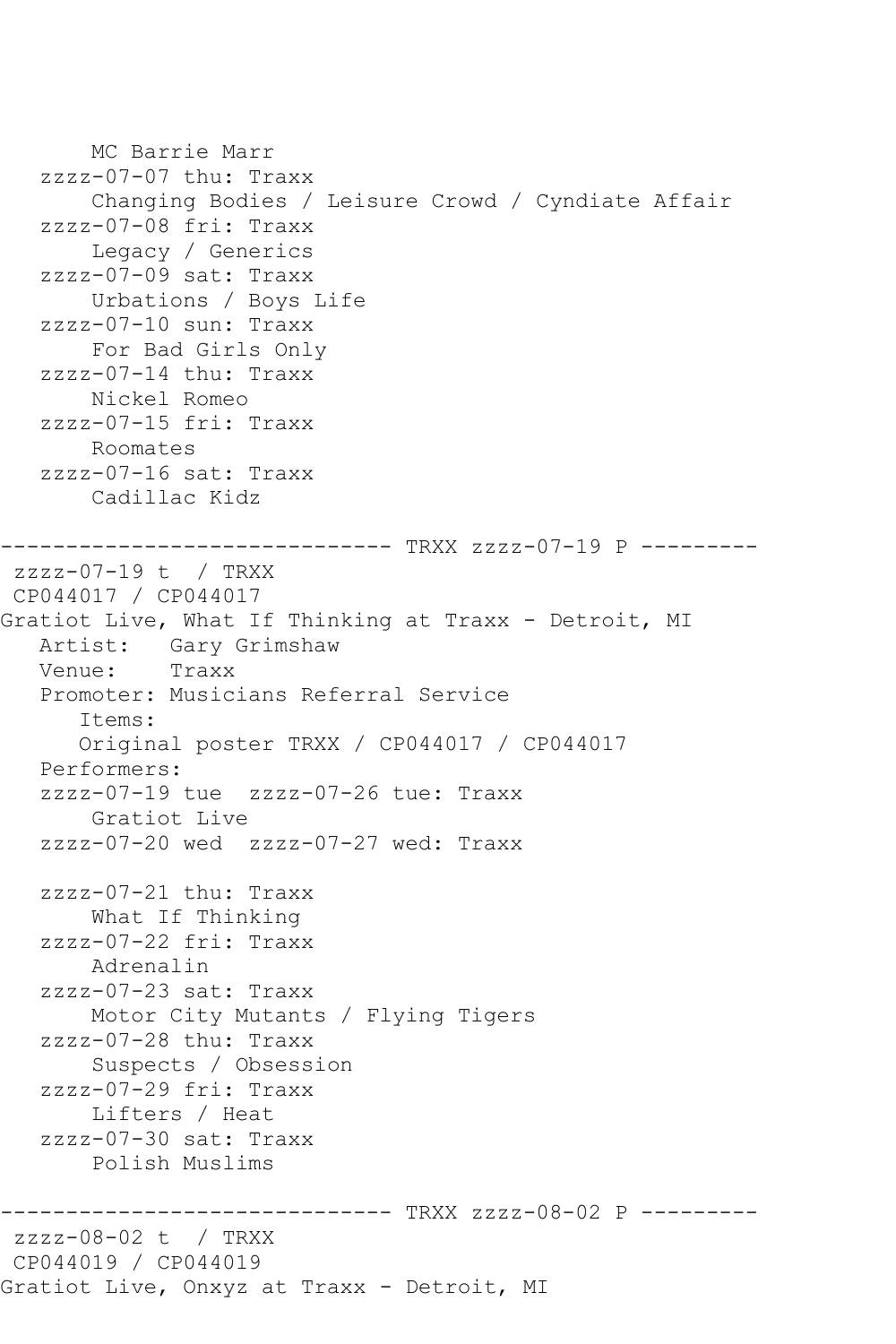Artist: Gary Grimshaw<br>Venue: Traxx Venue: Promoter: Musicians Referral Service Items: Original poster TRXX / CP044019 / CP044019 Performers: zzzz-08-02 tue zzzz-08-09 tue: Traxx Gratiot Live zzzz-08-03 wed: Traxx Onxyz zzzz-08-04 thu: Traxx Onxyz zzzz-08-05 fri: Traxx Tommy Gunn / Control / Syndicate Affair zzzz-08-06 sat: Traxx What Jane Shared / Photons / Trial zzzz-08-10 wed: Traxx Surge zzzz-08-11 thu: Traxx Surge zzzz-08-12 fri: Traxx Sun Messengers / Passage zzzz-08-13 sat: Traxx Rough Cut / Suspects / Mechanixx ------------------------------ TRXX zzzz-08-30 P -------- zzzz-08-30 t / TRXX CP044113 / CP044113 Gratiot Live, Ten Speeds at Traxx - Detroit, MI<br>Artist: Gary Grimshaw Gary Grimshaw<br>Traxx Venue: Promoter: Musicians Referral Service Items: Original poster TRXX / CP044113 / CP044113 Performers: zzzz-08-30 tue: Traxx Gratiot Live zzzz-08-31 wed: Traxx Ten Speeds zzzz-09-01 thu: Traxx People / Map of the World zzzz-09-02 fri: Traxx Patrick Moraz / Bill Bruford zzzz-09-03 sat: Traxx Stingrays / Cinema / Roosters zzzz-09-07 wed: Traxx Darts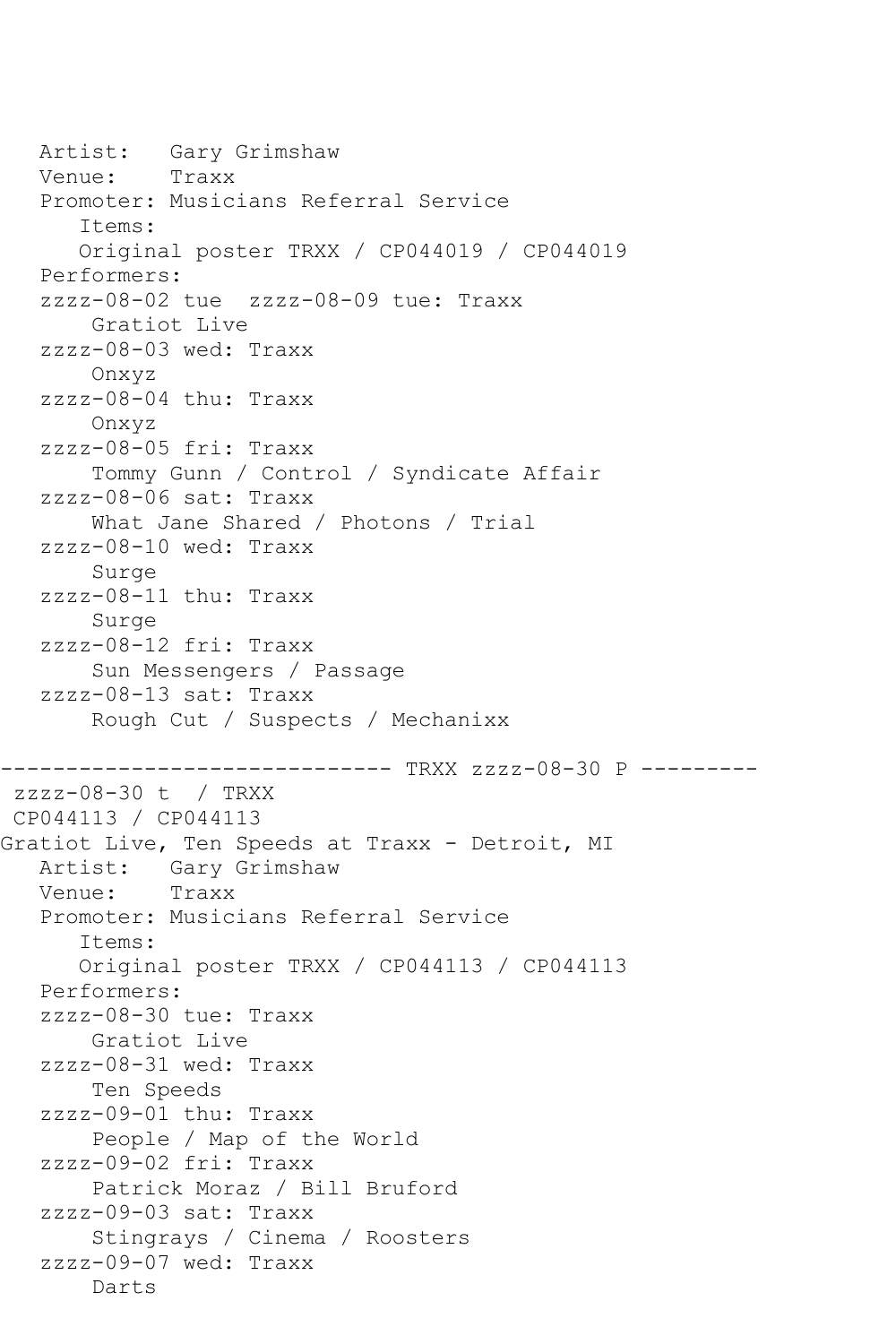zzzz-09-08 thu: Traxx Tracey Science / Manners at Random zzzz-09-09 fri: Traxx Lifters / Obsession / Trend zzzz-09-10 sat: Traxx Adrenalin / Control / Something American ------------------------------ TRXX zzzz-09-02 P -------- zzzz-09-02 f / TRXX CP044041 / CP044041 Patrick Moraz, Bill Bruford at Traxx - Detroit, MI Artist: Gary Grimshaw<br>Venue: Traxx Venue: Promoter: MSA Items: Original poster TRXX / CP044041 / CP044041 Performers: zzzz-09-02 fri: Traxx Patrick Moraz / Bill Bruford ------------------------------ TRXX zzzz-09-20 P -------- zzzz-09-20 t / TRXX CP044059 / CP044059 Gratiot Live, Savoir Faire at Traxx - Detroit, MI Artist: Gary Grimshaw<br>Venue: Traxx Venue: Promoter: Musicians Referral Service Items: Original poster TRXX / CP044059 / CP044059 Performers: zzzz-09-20 tue: Traxx Gratiot Live zzzz-09-21 wed: Traxx Savoire Faire / Third Estate zzzz-09-22 thu: Traxx Rough Cut zzzz-09-23 fri: Traxx Scott Campbell / Passage / Tom Court zzzz-09-24 sat: Traxx Tommy Gunn / Manners at Random / Cinema zzzz-09-28 wed: Traxx Syndicate / Affair / XIT 101 zzzz-09-29 thu: Traxx Mechanixx zzzz-09-30 fri: Traxx Motor City Mutants zzzz-09-31 sat: Traxx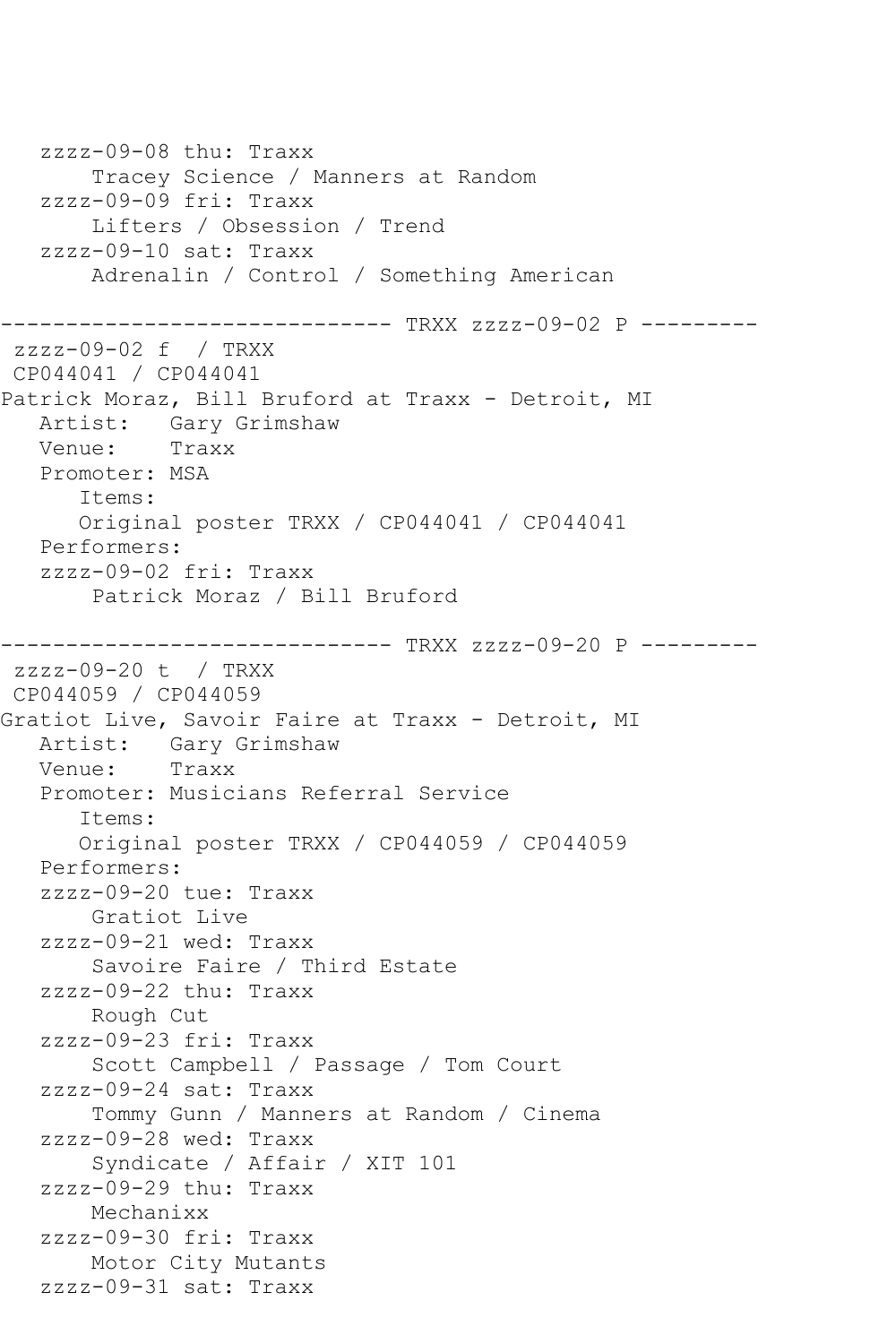DB Night / Exceptions ----------------- TRXX zzzz-10-04 P --------zzzz-10-04 t / TRXX CP045965 / CP045965 Gratiot Live, Private Eyes at Traxx - Detroit, MI Artist: Gary Grimshaw<br>Venue: Traxx Venue: Promoter: Musicians Referral Service Items: Original poster TRXX / CP045965 / CP045965 Performers: zzzz-10-04 tue: Traxx Gratiot Live zzzz-10-05 wed: Traxx Private Eyes / Trend zzzz-10-06 thu: Traxx Crowd / In the City zzzz-10-07 fri: Traxx White Ash / A.F.U. zzzz-10-08 sat: Traxx Roomates zzzz-10-12 wed: Traxx Motor City / Shakers / Jagged Edge zzzz-10-13 thu: Traxx Something American / Excadu zzzz-10-14 fri: Traxx Tommy Gunn / Ipso Facto zzzz-10-15 sat: Traxx Cadillac Kidz ------------------------------ TRXX zzzz-10-18 P -------- zzzz-10-18 t / TRXX CP044151 / CP044151 Gratiot Live, Photons at Traxx - Detroit, MI Artist: Gary Grimshaw<br>Venue: Traxx Venue: Promoter: Musicians Referral Service Items: Original poster TRXX / CP044151 / CP044151 Performers: zzzz-10-18 tue: Traxx Gratiot Live zzzz-10-19 wed: Traxx Photons / China Doll zzzz-10-20 thu: Traxx Suspects / Lordz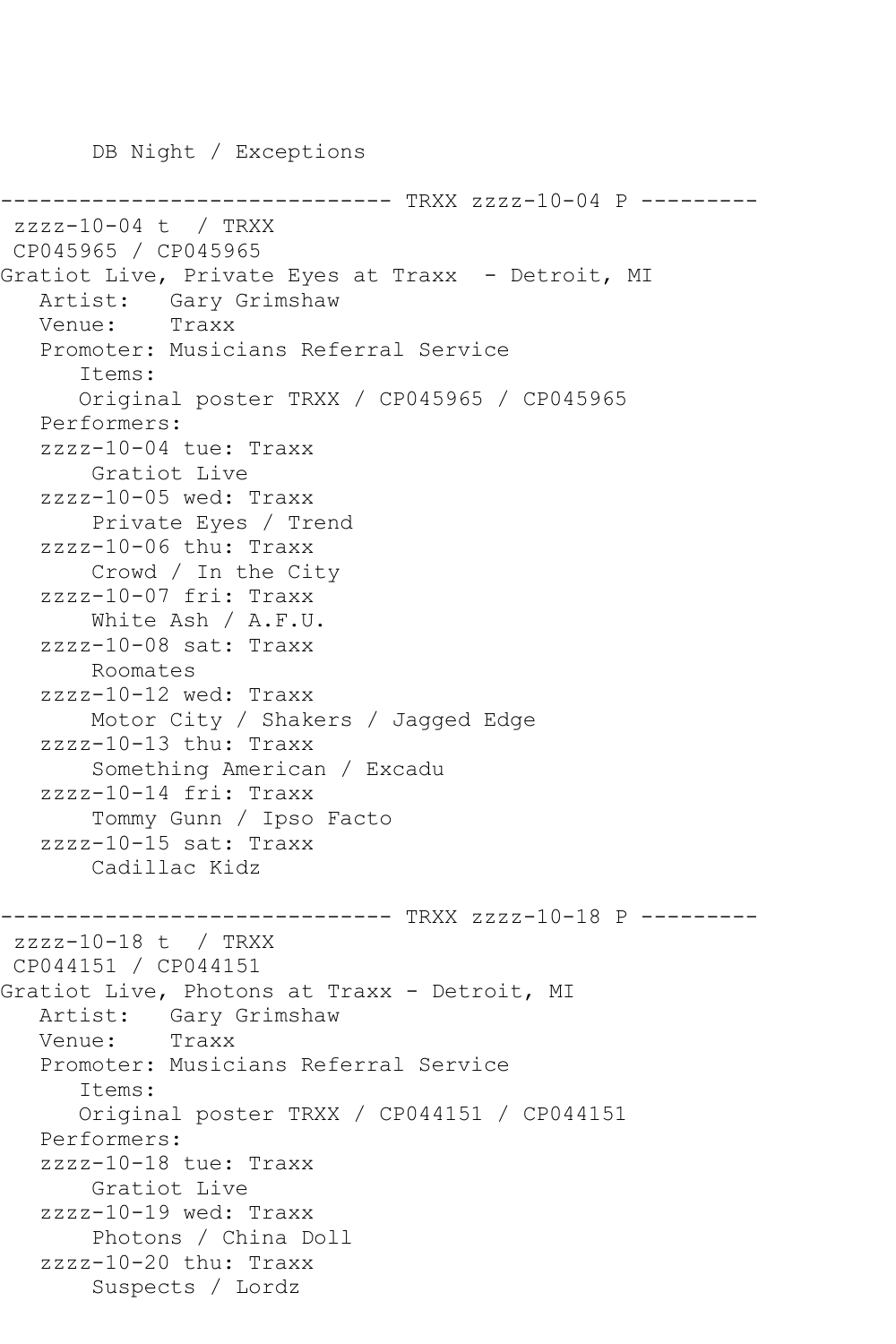zzzz-10-21 fri: Traxx Stingrays / Boys with Toys / XIT 101 zzzz-10-22 sat: Traxx Mental as Anything zzzz-10-23 sun: Traxx Steve Smiths Vital Information zzzz-10-26 wed: Traxx Point zzzz-10-27 thu: Traxx Lifters / Heat zzzz-10-28 fri: Traxx Motor City Mutants / Piranha zzzz-10-29 sat: Traxx Roomates / Obsession / Trend zzzz-10-31 mon: Traxx Crystal Vision / A.F.U. / Messiah ------------------------------ TRXX zzzz-10-22 P -------- zzzz-10-22 s / TRXX CP044049 / CP044049 Mental as Anything at Traxx - Detroit, MI<br>Artist: Garv Grimshaw Gary Grimshaw Venue: Traxx Promoter: Ceremony Productions Items: Original poster TRXX / CP044049 / CP044049 Performers: zzzz-10-22 sat: Traxx Mental as Anything ------------------------------ TRXX zzzz-10-23 P -------- zzzz-10-23 s / TRXX CP044007 / CP044007 Steve Smiths Vital Information at Traxx - Detroit, MI Artist: Gary Grimshaw Venue: Traxx Promoter: Ceremony Productions Items: Original poster TRXX / CP044007 / CP044007 Performers: zzzz-10-23 sun: Traxx Steve Smiths Vital Information ------------------------------ TRXX zzzz-10-25 P -------- zzzz-10-25 t / TRXX CP044143 / CP044143 Gratiot Live, White Ash at Traxx - Detroit, MI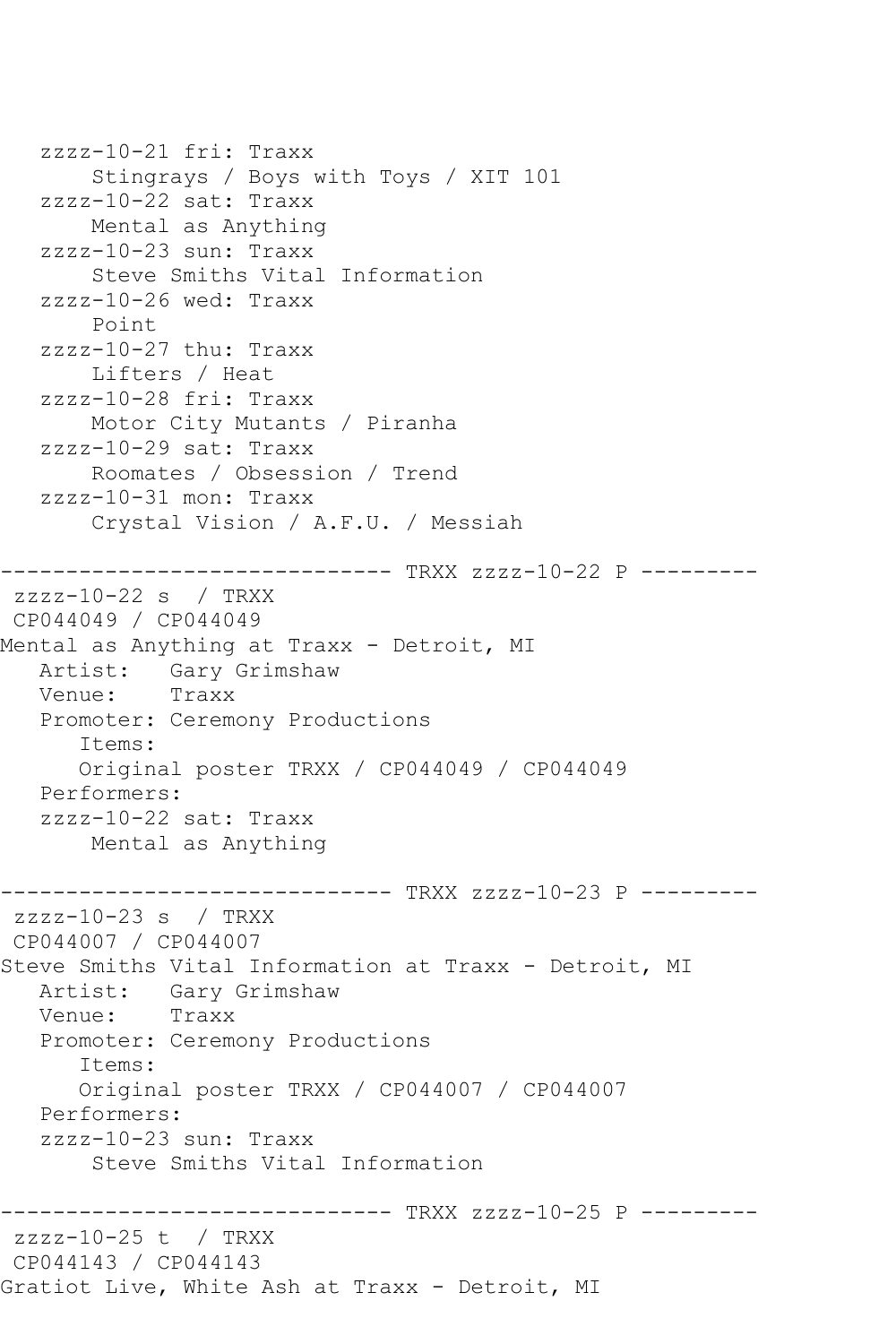```
Artist: Gary Grimshaw<br>Venue: Traxx
  Venue:
       Items:
       Original poster TRXX / CP044143 / CP044143
    Performers:
    zzzz-10-25 tue: Traxx
        Gratiot Live
    zzzz-10-30 sun: Traxx
        White Ash
    zzzz-10-31 mon: Traxx
        Crystal Vision / A.F.U. / Messiah
    zzzz-11-02 wed: Traxx
        Nitro, Detroit, MI / Enforcers
    zzzz-11-03 thu: Traxx
        Chevelles / Nobodys Children
    zzzz-11-04 fri: Traxx
        DB Night / Passage / Private Eyes
    zzzz-11-05 sat: Traxx
        Johnny Angelos and the Reputations / What If Thinking / 
Manners at Random
    zzzz-11-09 wed: Traxx
        Arcade
    zzzz-11-10 thu: Traxx
        Flying Tigers / BFA
    zzzz-11-11 fri: Traxx
        Natasha / Something American / Syndicate Affair
    zzzz-11-12 sat: Traxx
        Look / White Wolf / Heat
----------------------------- TRXX zzzz-10-27 P ---------
zzzz-10-27 w / TRXX 
CP044103 / CP044103
Urbations at Traxx - Detroit, MI
   Artist: Daniel Mulholland
   Venue: Traxx
       Items:
       Original poster TRXX / CP044103 / CP044103
    Performers:
    zzzz-10-27 wed: Traxx
        Urbations
------------------------------ TRXX zzzz-11-11 P ---------
zzzz-11-11 w / TRXX 
CP044052 / CP044052
D.C. Hawks, T.N.T. Resistance at Traxx - Detroit, MI
  Artist: Gary Grimshaw<br>Venue: Traxx
  Venue:
```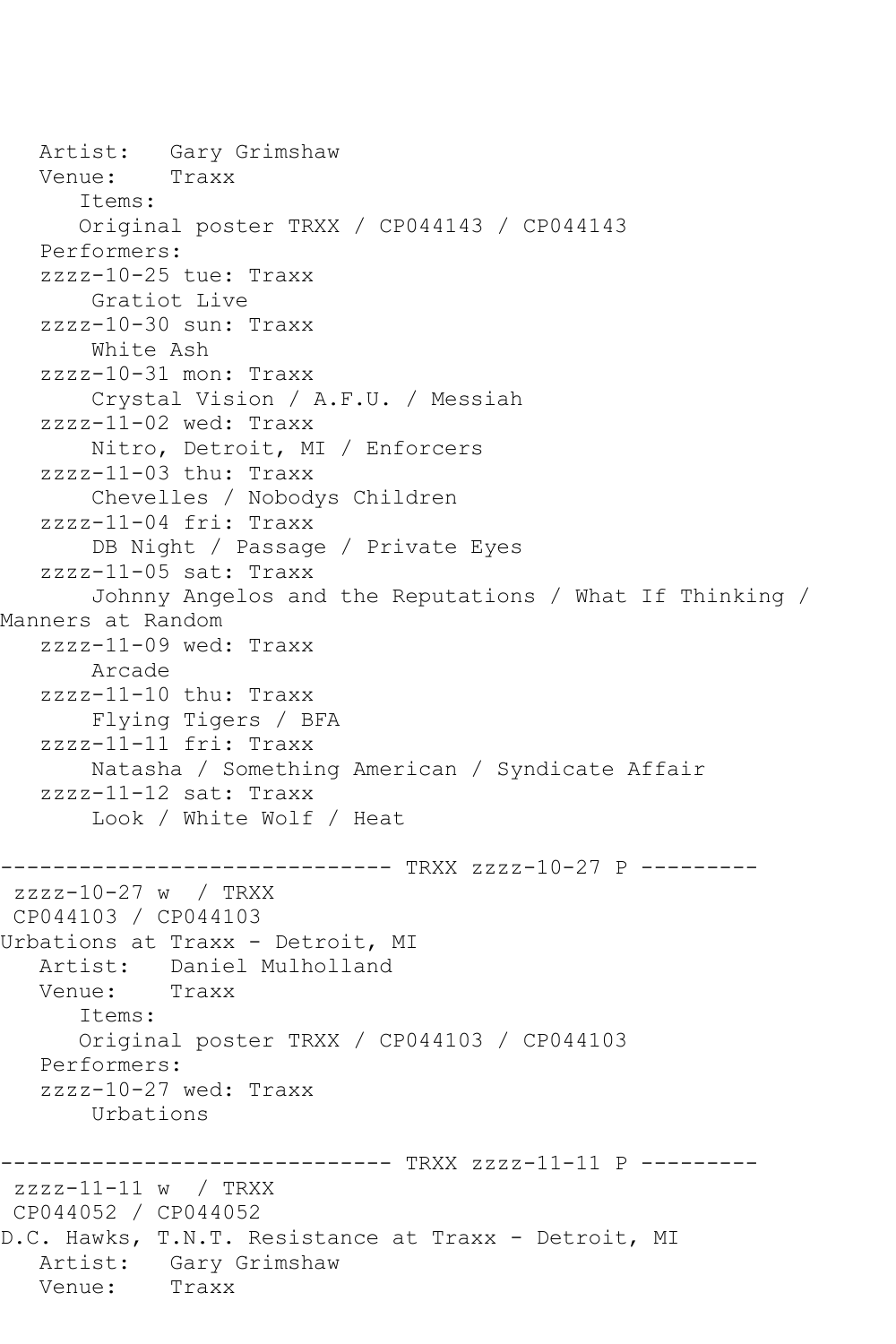Promoter: Atlantic Recording Artists Items: Original poster TRXX / CP044052 / CP044052 Performers: zzzz-11-11 wed: Traxx D.C. Hawks / T.N.T. Resistance zzzz-11-12 thu: Traxx Falcones / Emissions zzzz-11-13 fri zzzz-11-14 sat: Traxx Stingrays / 33 one third zzzz-11-18 wed: Traxx Lordz / Raven zzzz-11-19 thu: Traxx Cult Heroes zzzz-11-20 fri: Traxx Freeman James zzzz-11-21 sat: Traxx KIX / Incredible Mohawk Brothers ------------------------------ TRXX zzzz-11-15 P -------- zzzz-11-15 t / TRXX CP045950 / CP045950 Gratiot Live, Mystery Girls at Traxx - Detroit, MI Artist: Gary Grimshaw<br>Venue: Traxx Venue: Promoter: Musicians Referral Service Items: Original poster TRXX / CP045950 / CP045950 Performers: zzzz-11-15 tue: Traxx Gratiot Live zzzz-11-16 wed: Traxx Mystery Girls zzzz-11-17 thu: Traxx Private Eyes zzzz-11-18 fri: Traxx Changing Bodies / Obsession / Posters zzzz-11-19 sat: Traxx Polish Muslims / Mechanixx / Powers of Suggestion zzzz-11-23 wed: Traxx Tommy Gunn / Manners at Random zzzz-11-25 fri: Traxx Roomates / Shake zzzz-11-26 sat: Traxx Boys with Toys / Ipso Facto

------------------------------ TRXX zzzz-11-16 P ---------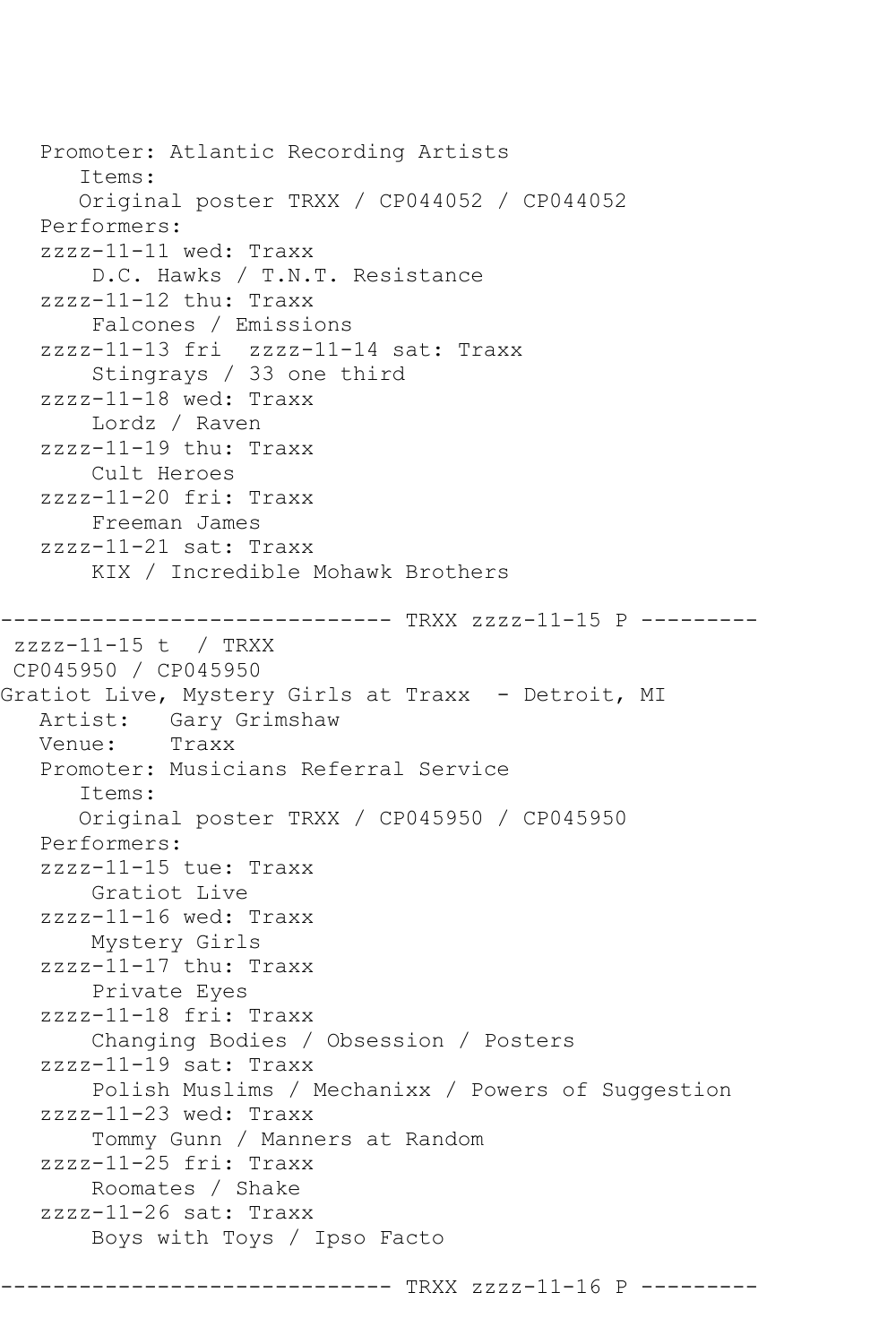```
zzzz-11-16 t / TRXX 
CP044126 / CP044126
Gratiot Live, Vendetta at Traxx - Detroit, MI
  Artist: Gary Grimshaw<br>Venue: Traxx
            Traxx
       Items:
       Original poster TRXX / CP044126 / CP044126
    Performers:
    zzzz-11-16 tue: Traxx
       Gratiot Live
    zzzz-11-17 wed: Traxx
        Vendetta / Seduce
    zzzz-11-18 thu: Traxx
        Medium Medium / Tin Soldier
    zzzz-11-19 fri: Traxx
        Freeman James Band
    zzzz-11-20 sat: Traxx
        DB Night / Tiddies
------------------------------ TRXX zzzz-11-18 P ---------
zzzz-11-18 w / TRXX 
CP044096 / CP044096
Lordz, Raven at Traxx - Detroit, MI
  Artist: Gary Grimshaw<br>Venue: Traxx
           Traxx
       Items:
       Original poster TRXX / CP044096 / CP044096
    Performers:
    zzzz-11-18 wed: Traxx
        Lordz / Raven
    zzzz-11-19 thu: Traxx
        Cult Heroes
    zzzz-11-20 fri: Traxx
        Freeman James / Ultimate Rush
    zzzz-11-21 sat: Traxx
        KIX / Incredible Mohawk Brothers
    zzzz-11-25 wed: Traxx
        Roomates / Emissions / Women with Men
    zzzz-11-26 thu: Traxx
        Fast / Suits
    zzzz-11-27 fri: Traxx
        Norman Nardini and the Tigers / Flirt
    zzzz-11-28 sat zzzz-11-29 sun: Traxx
        Adrenalin
------------------------------ TRXX zzzz-11-23 P ---------
```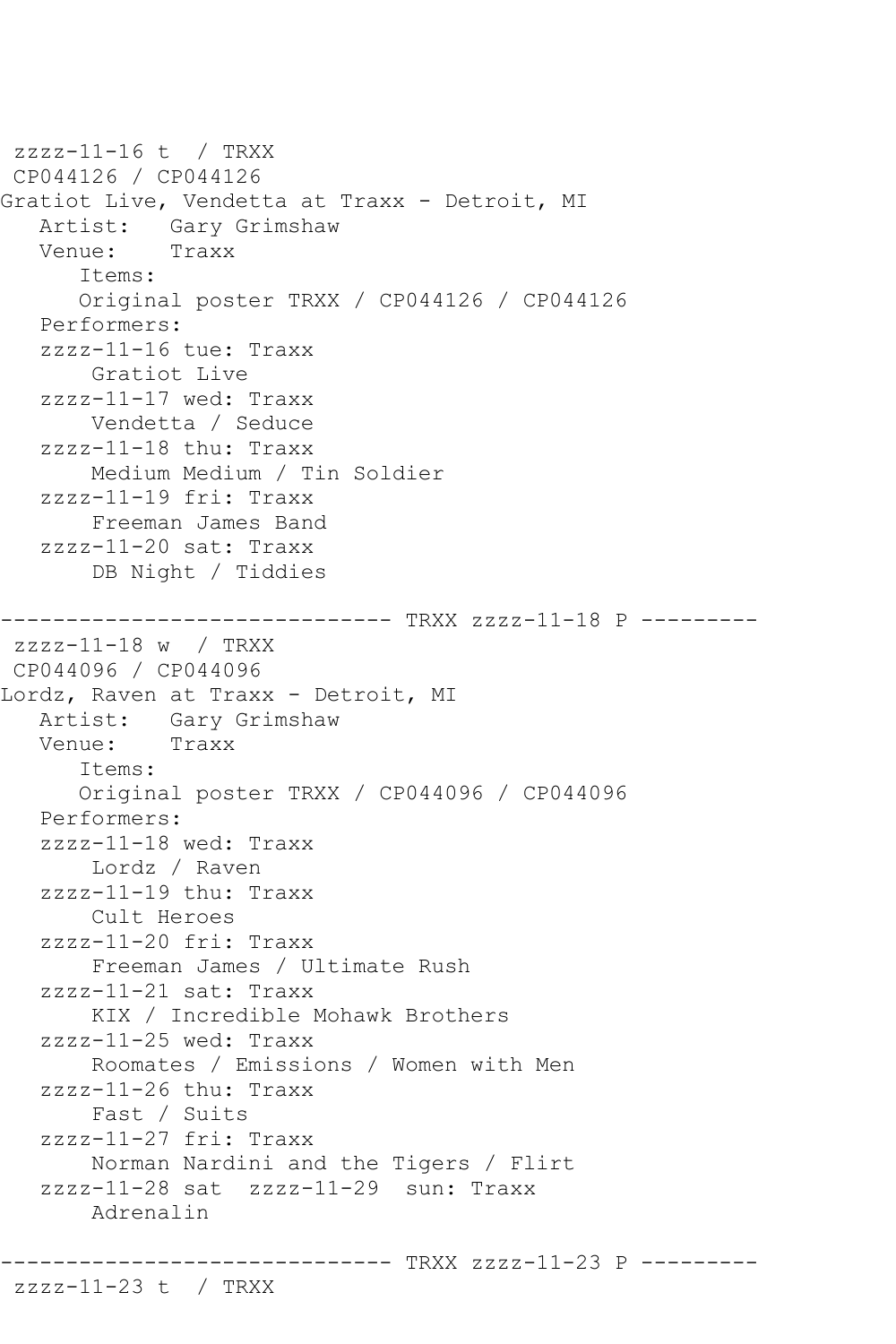```
CP044091 / CP044091
Gratiot Live, Cadillac Kidz at Traxx - Detroit, MI
   Artist: Gary Grimshaw
   Venue: Traxx
       Items:
       Original poster TRXX / CP044091 / CP044091
    Performers:
    zzzz-11-23 tue: Traxx
        Gratiot Live
    zzzz-11-24 wed: Traxx
        Cadillac Kidz / Crowd
    zzzz-11-25 thu: Traxx
        Roomates / Tin Soldier / Tiddies
    zzzz-11-26 fri: Traxx
        Roomates / Tommy Gunn / Rockola
    zzzz-11-27 sat: Traxx
        Roomates / Falcones / Others
------------------------------ TRXX zzzz-11-30 P ---------
zzzz-11-30 t / TRXX 
CP044139 / CP044139
Gratiot Live, 3 D Invisibles at Traxx - Detroit, MI
  Artist: Gary Grimshaw<br>Venue: Traxx
  Venue:
    Promoter: WLLZ
       Items:
       Original poster TRXX / CP044139 / CP044139
    Performers:
    zzzz-11-30 tue: Traxx
        Gratiot Live
    zzzz-12-01 wed: Traxx
        3 D Invisibles
    zzzz-12-02 thu: Traxx
        Crowd / Abandoned
    zzzz-12-03 fri: Traxx
        Seatbelts / Boys with Toys
    zzzz-12-04 sat: Traxx
        Stingrays / Blind Date
    zzzz-12-07 tue: Roostertail
    zzzz-12-08 wed: Traxx
        Guillotine / Ricky Rouse
    zzzz-12-09 thu: Traxx
        Was (not Was)
    zzzz-12-10 fri: Traxx
        Piranha
    zzzz-12-11 sat: Traxx
```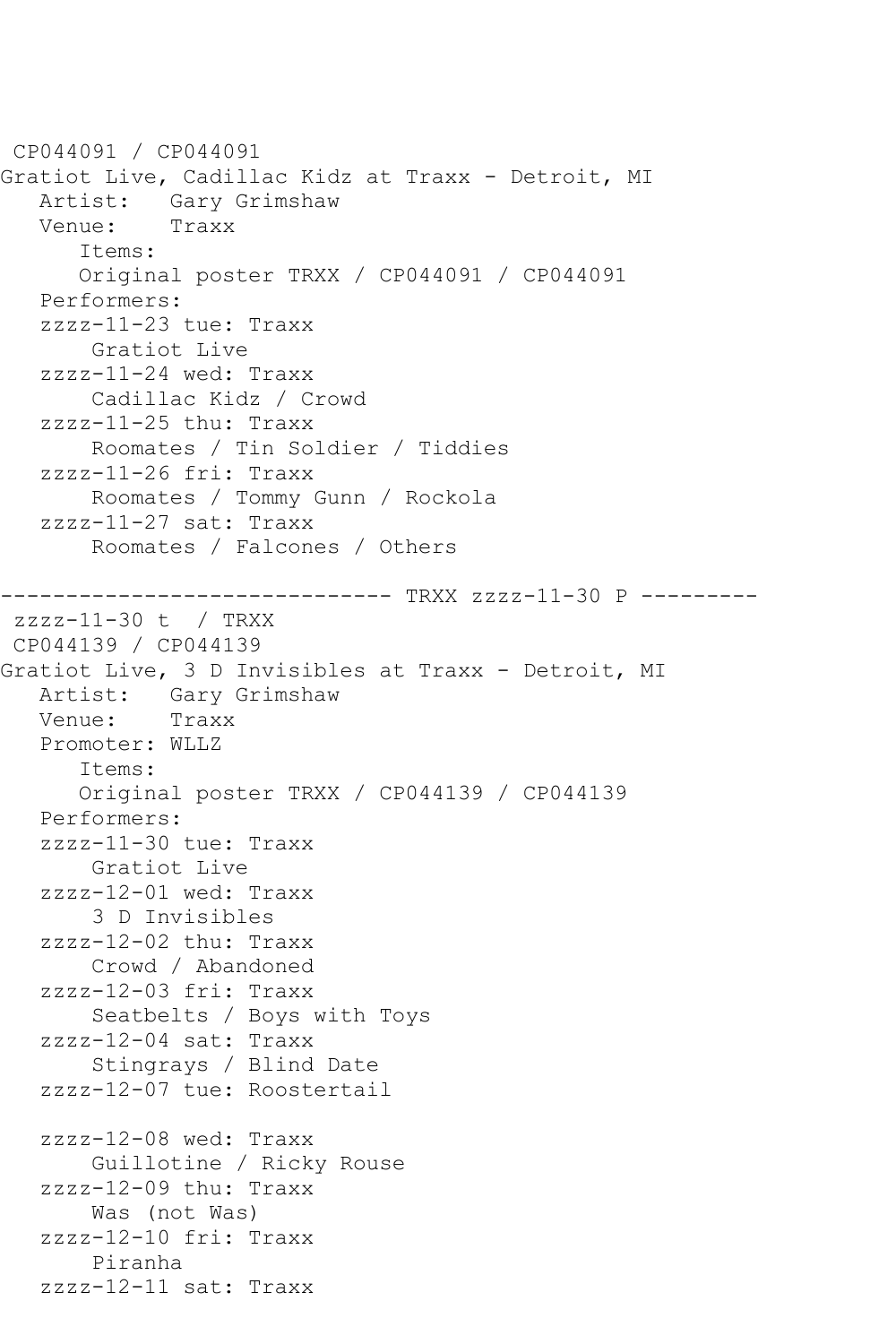Rough Cut / Service

-------------- TRXX zzzz-12-13 P --------zzzz-12-13 t / TRXX CP044046 / CP044046 Gratiot Live, Mystery Girls at Traxx - Detroit, MI Artist: Gary Grimshaw<br>Venue: Traxx Venue: Items: Original poster TRXX / CP044046 / CP044046 Performers: zzzz-12-13 tue: Traxx Gratiot Live zzzz-12-15 thu: Traxx Mystery Girls / Maxx Volume zzzz-12-16 fri: Traxx Tommy Gunn / Legacy / Passage zzzz-12-17 sat: Traxx Johnny Angelos and the Reputations / Lifters zzzz-12-21 wed: Traxx Trend zzzz-12-22 thu: Traxx Stingrays / Private Eyes zzzz-12-23 fri: Traxx Artist / White Wolf zzzz-12-28 wed: Traxx Photons zzzz-12-29 thu: Traxx Syndicate Affair / Third Estate zzzz-12-30 fri: Traxx Boys with Toys / Ipso Facto / Nickel Romeo zzzz-12-31 sat: Traxx Polish Muslims / Via Satellite / XIT 101 ---------------- TRXX zzzz-12-14 P --------zzzz-12-14 t / TRXX CP045966 / CP045966 Gratiot Live, Inversions at Traxx - Detroit, MI Artist: Gary Grimshaw<br>Venue: Traxx Venue: Items: Original poster TRXX / CP045966 / CP045966 Performers: zzzz-12-14 tue: Traxx Gratiot Live zzzz-12-15 wed: Traxx Inversions / KAOS / F66